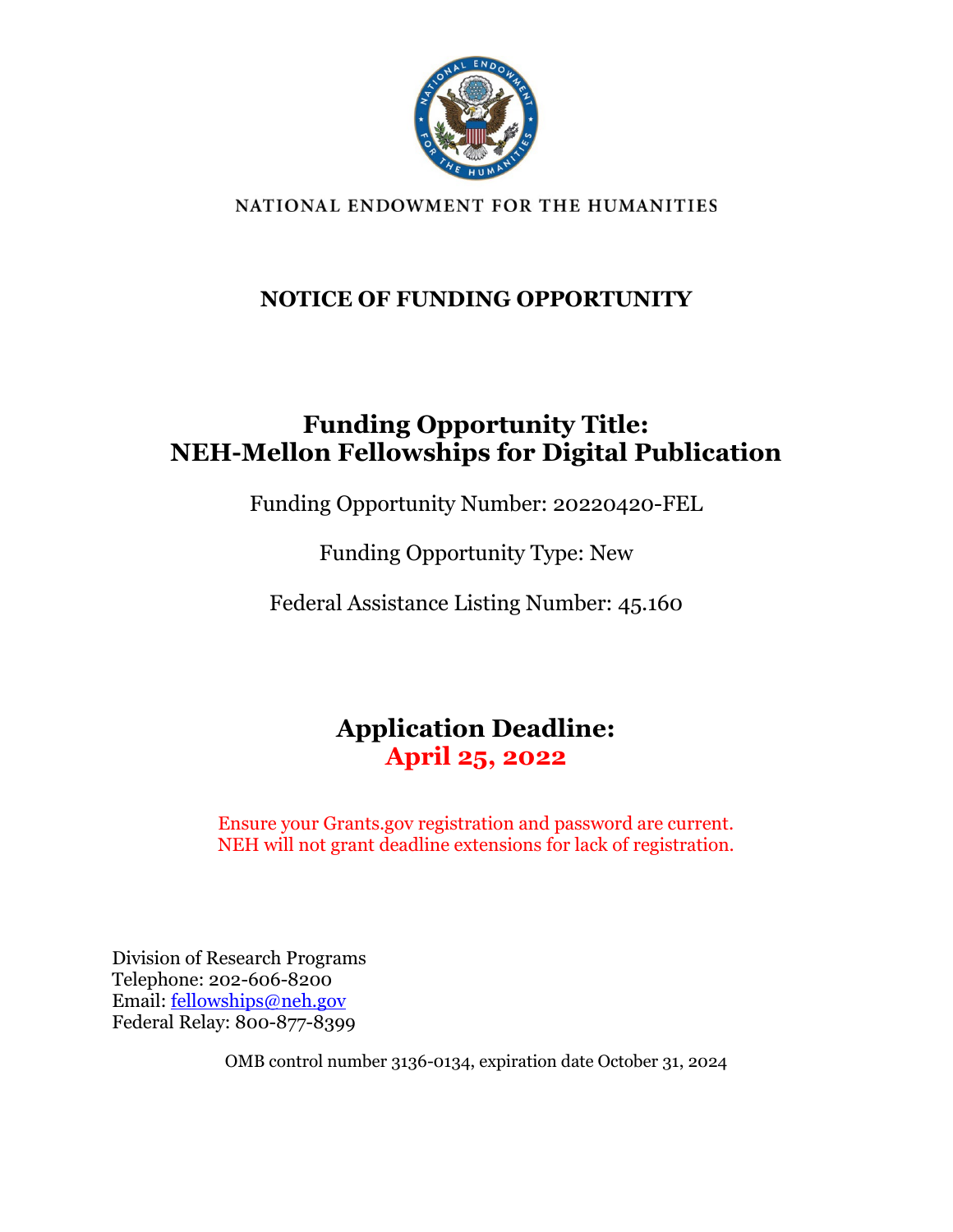# <span id="page-1-0"></span>**Executive Summary**

The National Endowment for the Humanities (NEH) Division of Research Programs is accepting applications for the NEH-Mellon Fellowships for Digital Publication program. The purpose of this program is to support individual scholars pursuing significant humanities projects that require digital expression and digital publication. NEH-Mellon Fellowships for Digital Publication provide recipients time to conduct research, prepare publications, and develop and incorporate multimedia components using existing technologies and platforms. Products must be published in digital form and include, but are not limited to, monographs, peer-reviewed articles, websites, virtual exhibitions, translations with annotations or a critical apparatus, and critical editions.

| <b>Funding Opportunity Title</b>           | NEH-Mellon Fellowships for Digital            |
|--------------------------------------------|-----------------------------------------------|
|                                            | Publication                                   |
| <b>Funding Opportunity Number</b>          | 20220420-FEL                                  |
| <b>Federal Assistance Listing</b>          | 45.160                                        |
| <b>Optional Draft Deadline</b>             | February 28, 2022, 11:59 p.m. Eastern Time    |
| <b>Application Deadlines</b>               | April 25, 2022, 11:59 p.m. Eastern Time       |
| <b>Anticipated Announcements</b>           | December 2022                                 |
| <b>Anticipated Funding</b>                 | Approximately \$480,000                       |
| <b>Estimated Number and Type of Awards</b> | Approximately 8 grants                        |
| <b>Award Amounts</b>                       | \$30,000 to \$60,000                          |
| Cost Sharing/Match Required                | N <sub>0</sub>                                |
| Period of Performance                      | 6-12 months, starting between January 1,      |
|                                            | 2023 and September 1, 2023.                   |
| Eligible Applicants                        | Individuals                                   |
|                                            |                                               |
|                                            | See C. Eligibility Information for additional |
|                                            | information.                                  |
| Program Resource Page                      | https://www.neh.gov/grants/research/neh-      |
|                                            | mellon-fellowships-digital-publication        |
| Pre-Application Webinar                    | January 31, 2022 at 1:00 pm Eastern Time      |
|                                            | Join the webinar.                             |
| Published                                  | December 21, 2021                             |
| Modified                                   | April 8, 2022                                 |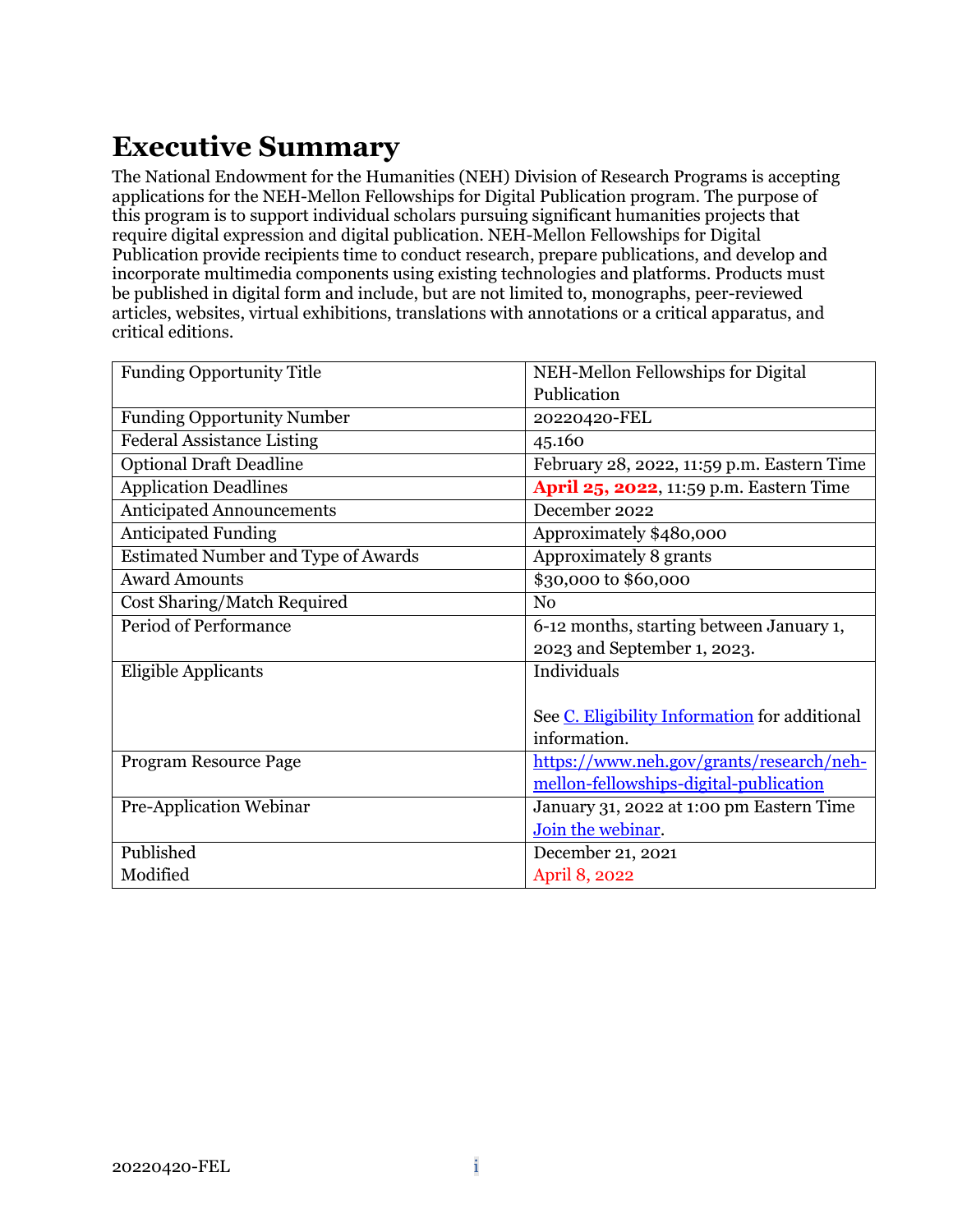# **Table of Contents**

<span id="page-2-0"></span>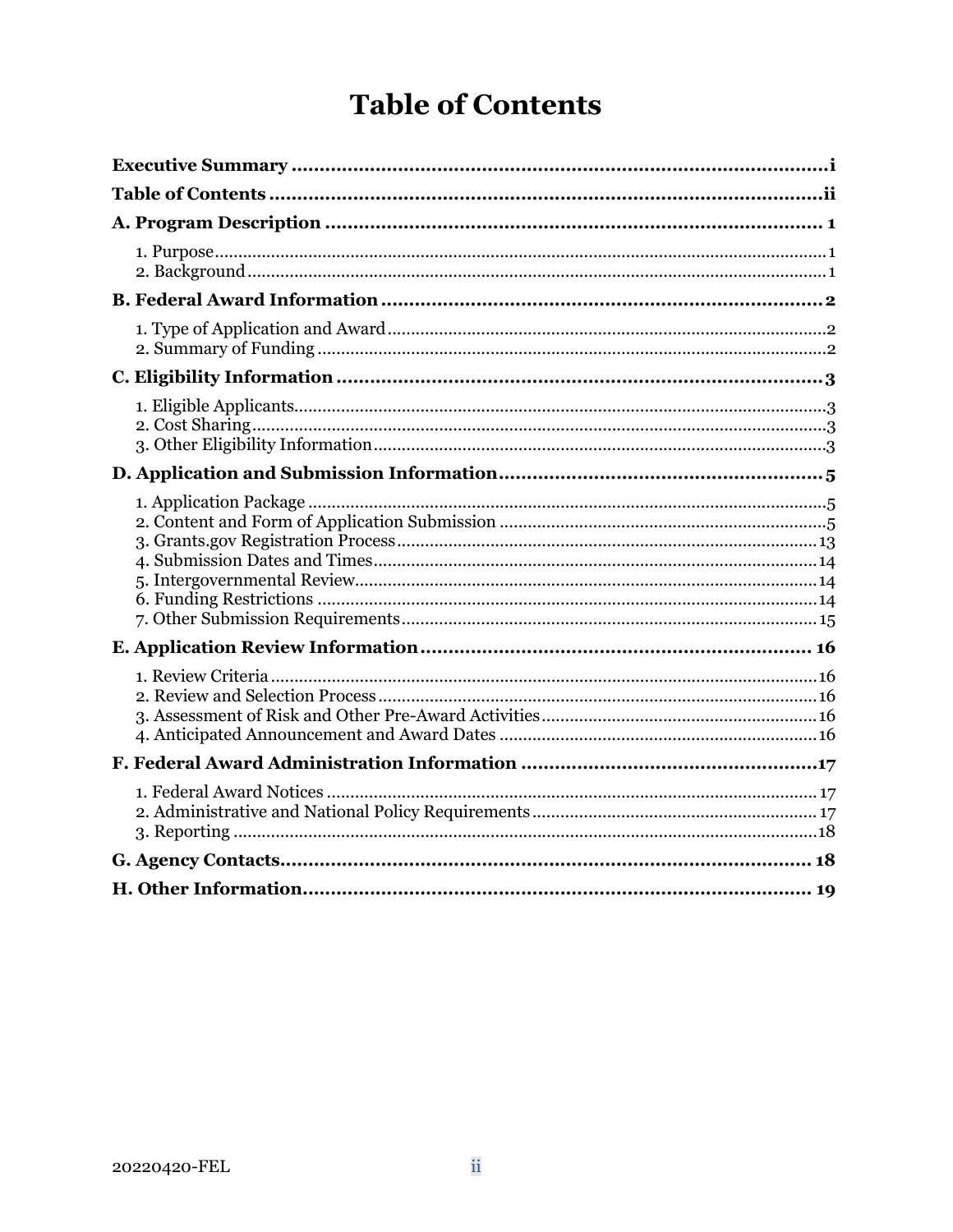# <span id="page-3-0"></span>**A. Program Description**

## <span id="page-3-1"></span>**1. Purpose**

Through NEH-Mellon Fellowships for Digital Publication, the National Endowment for the Humanities and The Andrew W. Mellon Foundation jointly support competitive awards granted to individual scholars pursuing interpretive research projects that require digital expression and publication. To be considered under this opportunity, an applicant's plans for digital publication must be integral to the project's research goals. That is, the project must be conceived as a digital publication because the research topics being addressed and methods applied demand presentation beyond traditional print publication. Competitive submissions embody exceptional research, rigorous analysis, and clearly articulate a project's value to humanities scholars, general audiences, or both.

NEH-Mellon Fellowships for Digital Publication provide recipients time to conduct research and prepare digital publications. Successful projects will likely incorporate images, video, audio, manipulatable elements, and/or other multimedia materials or flexible reading pathways not possible in traditionally published books. Successful projects also typically have an active distribution plan. Anticipated products must be published in digital form and include, but are not limited to, monographs, peer-reviewed articles, websites, virtual exhibitions, translations with annotations or a critical apparatus, and critical editions. Projects may be at any stage of development.

NEH invites research applications from scholars in all disciplines of the humanities and related subfields of the social sciences, and it encourages submissions from independent scholars and junior scholars.

See [D6. Funding Restrictions](#page-16-2) for unallowable activities.

<span id="page-3-2"></span>See [E1. Review Criteria](#page-18-1) for the criteria used to evaluate applications in this program.

## **2. Background**

This program is authorized by [20 U.S.C. §956,](https://uscode.house.gov/view.xhtml?hl=false&edition=prelim&req=granuleid%3AUSC-prelim-title20-section956&num=0&saved=%7CKHRpdGxlOjIwIHNlY3Rpb246OTU2YSBlZGl0aW9uOnByZWxpbSk%3D%7C%7C%7C0%7Cfalse%7Cprelim) *et seq*. Awards are subject to [NEH Fellowships](https://www.neh.gov/grants/manage/neh-fellowships-terms-and-conditions)  [and Awards for Faculty Terms and Conditions.](https://www.neh.gov/grants/manage/neh-fellowships-terms-and-conditions)

According to th[e National Foundation on the Arts and the Humanities Act of 1965,](https://www.neh.gov/about/history/national-foundation-arts-and-humanities-act-1965-pl-89-209) "The term 'humanities' includes, but is not limited to, the study of the following: language, both modern and classical; linguistics; literature; history; jurisprudence; philosophy; archaeology; comparative religion; ethics; the history, criticism and theory of the arts; those aspects of the social sciences which have humanistic content and employ humanistic methods; and the study and application of the humanities to the human environment with particular attention to reflecting our diverse heritage, traditions, and history and to the relevance of the humanities to the current conditions of national life."

Review examples of previously funded NEH-Mellon Fellowships for Digital Publication [here.](https://www.neh.gov/sites/default/files/inline-files/NEH-Mellon%20Awards%20w%20Links.pdf)

Examples of NEH-funded projects may be found using the [Funded Projects](https://securegrants.neh.gov/publicquery/main.aspx) Query Form.

[Learn more about NEH.](https://www.neh.gov/about)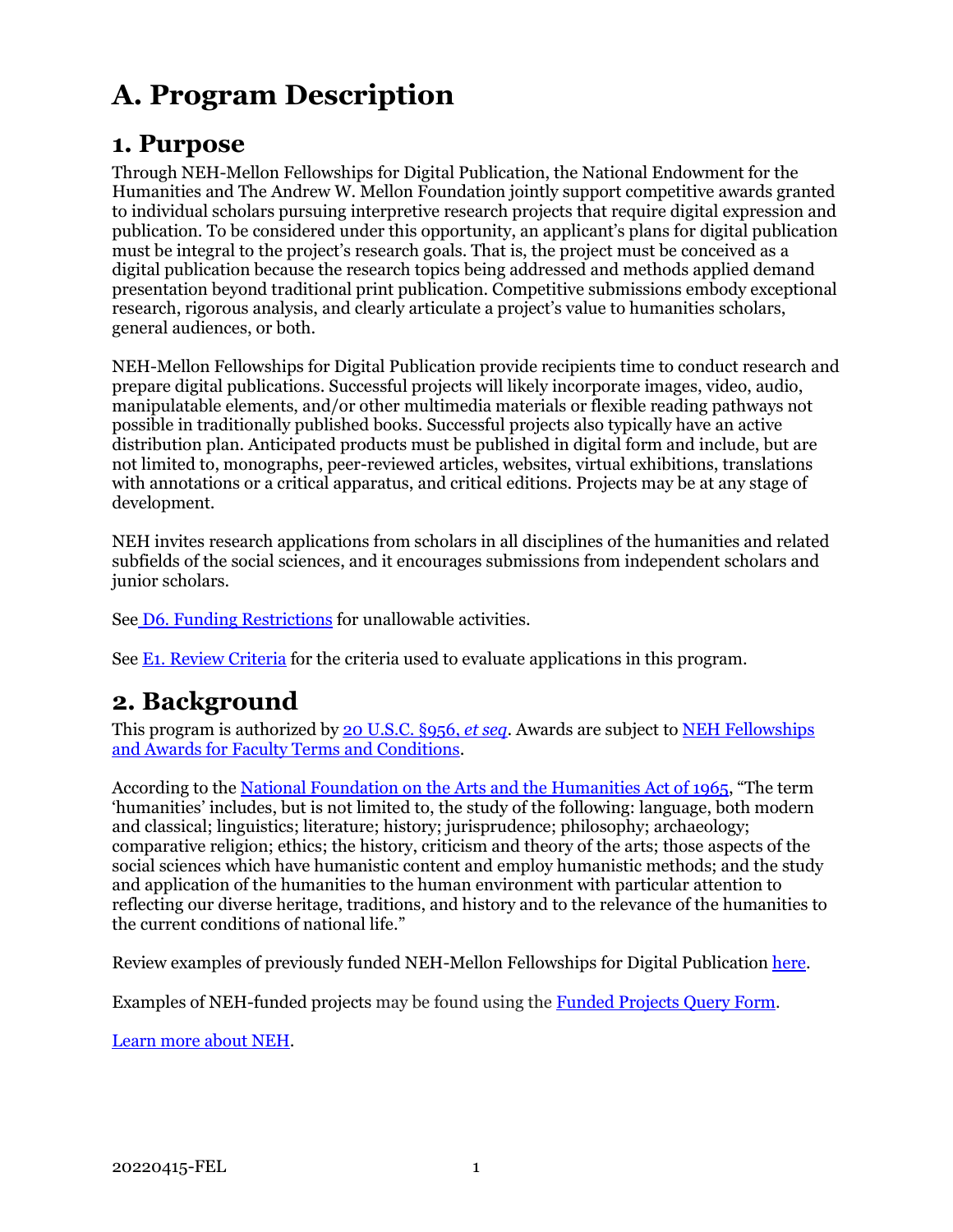### **NEH Areas of Interest**

#### **A More Perfect Union: Exploring America's Story and Commemorating its 250th Anniversary**

The task of building a more perfect Union rooted in the ideal of human equality falls to every generation of Americans, ours no less than our predecessors. The basic goals of life, liberty, and the pursuit of happiness endure over time, even as the challenges change: from founding a nation out of colonies; to dismantling the institution of slavery; to prevailing through times of economic depression and war; to advancing civil rights for all; to strengthening our democratic institutions; to building a more inclusive and sustainable society.

NEH's [A More Perfect Union](https://www.neh.gov/250) initiative encourages projects that explore, reflect on, and tell the stories of our quest for a more just, inclusive, and sustainable society throughout our history. NEH especially welcomes projects that bring the perspective of the humanities to questions of racial justice, gender equality, the evolution of the American landscape, as well as America's place in the world. Projects that strengthen Americans' knowledge of our principles of constitutional governance and democracy are strongly encouraged, as are projects that address the experiences of Native Americans and other under-represented communities. In addition, NEH welcomes projects that develop innovative approaches to sustaining the nation's humanities infrastructure and preserving its historical record.

# <span id="page-4-0"></span>**B. Federal Award Information**

## <span id="page-4-1"></span>**1. Type of Application and Award**

NEH seeks new applications in response to this notice (as opposed to supplements or renewals). Previously rejected applications may be revised and resubmitted.

NEH will provide funding in the form of grants.

## **2. Summary of Funding**

<span id="page-4-2"></span>The period of performance is six to twelve months at a stipend of \$5,000 per month. The maximum award is \$60,000 for a twelve-month period of performance. The period of performance must be continuous and level of effort must be full time for the fellowship's duration.

Successful applicants will be awarded outright funds.

Your period of performance must begin between January 1, 2023, and September 1, 2023.

NEH expects to have approximately \$480,000 to fund an estimated eight recipients.

NEH will not determine the amount available until Congress enacts the final FY 2023 budget. This notice is subject to the availability of appropriated funds, and is a contingency action taken to ensure that, should funds become available for this purpose, applications can be processed and funds awarded in a timely manner.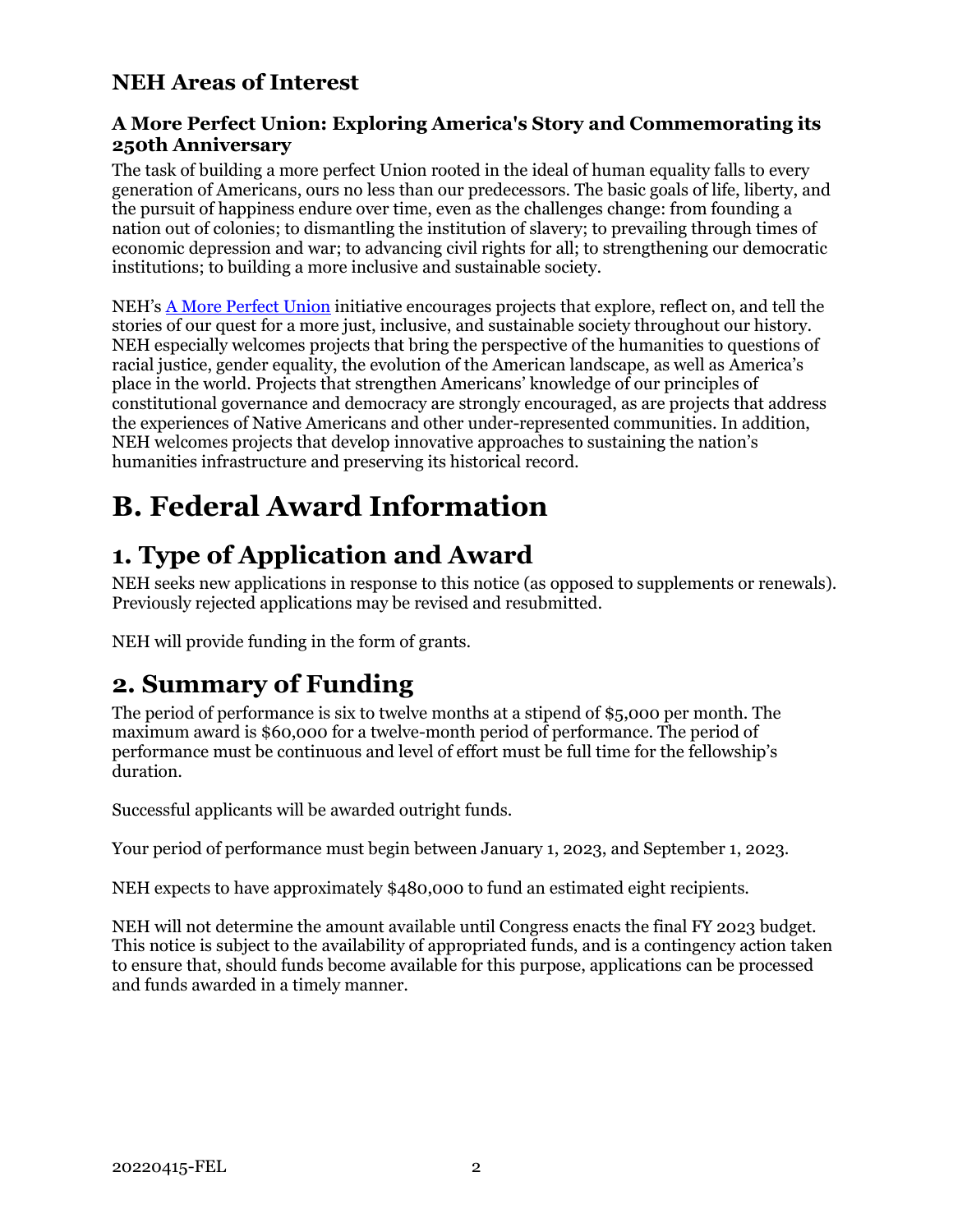# <span id="page-5-0"></span>**C. Eligibility Information**

## <span id="page-5-1"></span>**1. Eligible Applicants**

The NEH-Mellon Fellowships for Digital Publication program accepts applications from individuals who meet the following requirements.

## **Citizenship**

U.S. citizens, whether they reside inside or outside the United States, are eligible to apply. Foreign nationals who have been living in the United States or its jurisdictions for at least the three years prior to the application deadline are also eligible. Foreign nationals who take up permanent residence outside the United States any time between the application deadline and the end of the period of performance will forfeit their eligibility to hold an award. Leaving the U.S. on a temporary basis is permitted.

### **Currently enrolled students**

While applicants need not have advanced degrees, individuals currently enrolled in a degree granting program are ineligible to apply. Applicants who have satisfied all the requirements for a degree and are awaiting its conferral are eligible, but such applicants must include a letter from the dean of the conferring school or the department chair attesting to their status as of the application deadline in [Attachment 6: Degree conferral.](#page-14-0)

## <span id="page-5-2"></span>**2. Cost Sharing**

Cost sharing is not required in this program.

Cost sharing or matching is the portion of the project costs not paid by NEH funds. Cost sharing will not be considered in the evaluation of applications.

## <span id="page-5-3"></span>**3. Other Eligibility Information**

### **Concurrent Applications**

You may apply to only one of the following programs in a given federal fiscal year:

- [Fellowships](https://www.neh.gov/grants/research/fellowships)
- [Awards for Faculty at Hispanic-Serving Institutions,](https://www.neh.gov/grants/research/awards-faculty-hispanic-serving-institutions) [Historically Black Colleges and](https://www.neh.gov/grants/research/awards-faculty-historically-black-colleges-and-universities)  [Universities,](https://www.neh.gov/grants/research/awards-faculty-historically-black-colleges-and-universities) and [Tribal Colleges and Universities](https://www.neh.gov/grants/research/awards-faculty-tribal-colleges-and-universities)
- [NEH-Mellon Fellowships for Digital Publication](https://www.neh.gov/grants/research/neh-mellon-fellowships-digital-publication)
- [Fellowships for Advanced Social Science Research on Japan](https://www.neh.gov/grants/research/fellowships-advanced-social-science-research-japan)

However, you may compete concurrently in NEH-Mellon Fellowships for Digital Publication and the following programs for individuals in a given year:

- [Public Scholars](https://www.neh.gov/grants/research/public-scholar-program)
- [Summer Stipends](https://www.neh.gov/grants/research/summer-stipends)
- [Dynamic Language Infrastructure Documenting Endangered Languages Fellowships](https://www.neh.gov/program/dli-del-fellowships)
- NEH-funde[d Fellowships at Independent Research Institutions](https://www.neh.gov/grants/research/fellowship-programs-independent-research-institutions)

Each competition has distinct application requirements. Refer to the relevant Notice of Funding Opportunity.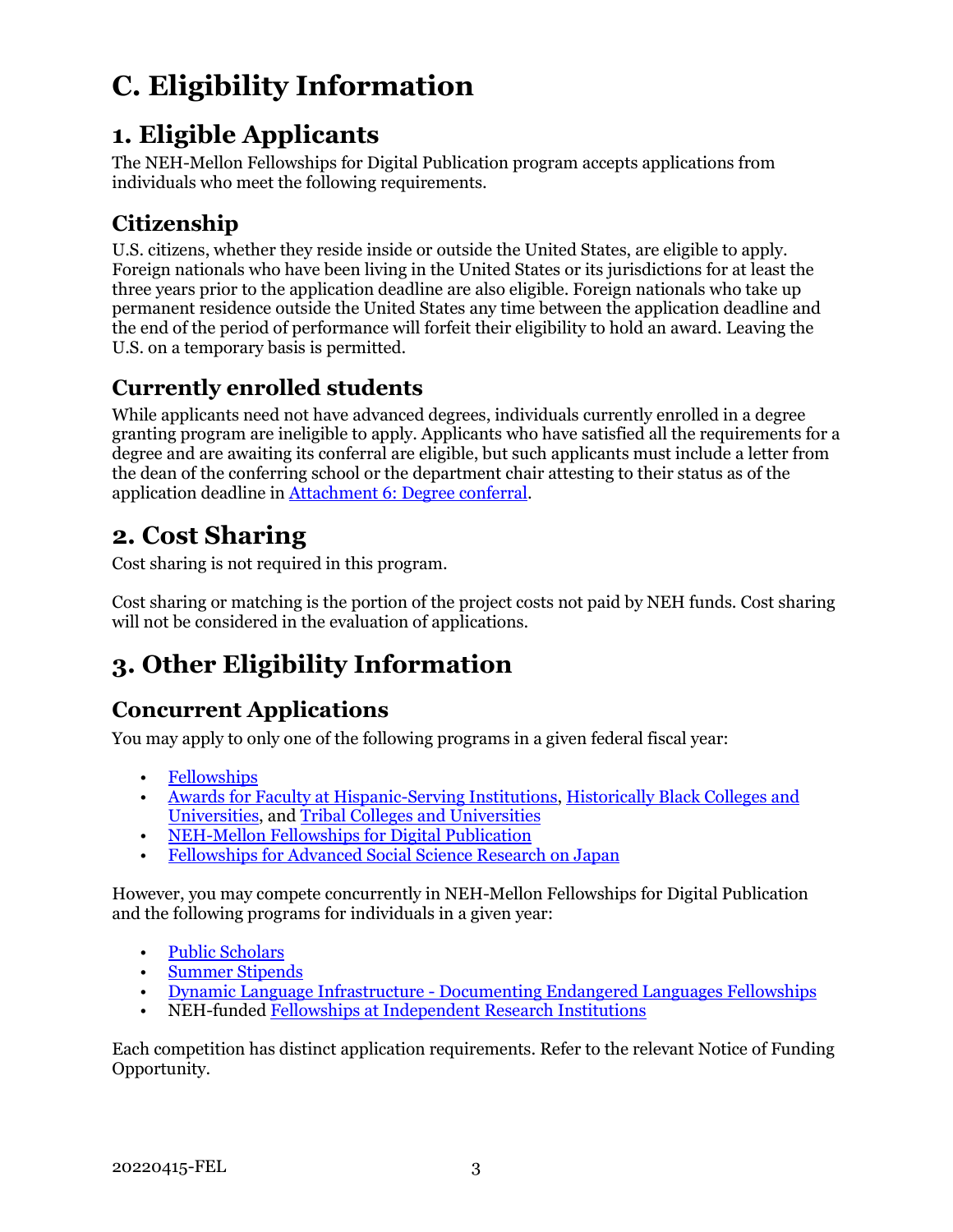## **Projects previously supported by NEH**

You may not apply for funding for a project previously supported by any of the following programs:

- [Fellowships](https://www.neh.gov/grants/research/fellowships)
- [NEH-Mellon Fellowships for Digital Publication](https://www.neh.gov/grants/research/neh-mellon-fellowships-digital-publication)
- [Public Scholars](https://www.neh.gov/grants/research/public-scholar-program)
- [Awards for Faculty at Hispanic-Serving Institutions,](https://www.neh.gov/grants/research/awards-faculty-hispanic-serving-institutions) [Historically Black Colleges and](https://www.neh.gov/grants/research/awards-faculty-historically-black-colleges-and-universities)  [Universities,](https://www.neh.gov/grants/research/awards-faculty-historically-black-colleges-and-universities) and [Tribal Colleges and Universities](https://www.neh.gov/grants/research/awards-faculty-tribal-colleges-and-universities)
- [Dynamic Language Infrastructure Documenting Endangered Languages Fellowships](https://www.neh.gov/program/dli-del-fellowships)
- [Fellowships for Advanced Social Science Research on Japan](https://www.neh.gov/grants/research/fellowships-advanced-social-science-research-japan)

You may apply for funding for a project previously supported by a two-month NEH [Summer](https://www.neh.gov/grants/research/summer-stipends)  [Stipend.](https://www.neh.gov/grants/research/summer-stipends) In such a case, NEH will review the accomplishments from the previous award to determine whether the project warrants additional funding. If the current application includes work proposed in the previously funded Summer Stipend, you must address this overlap in the work plan. NEH may support complimentary but not identical activities previously supported by a Summer Stipend.

### **Dissertation revisions**

You may seek funding for a project based on a completed dissertation. You must state in your narrative that the proposal is to revise a dissertation and explain how the new project moves beyond the original.

### **Concurrent grants from other organizations**

Recipients of NEH fellowships may simultaneously hold fellowships or grants from institutions other than NEH—including sabbaticals and grants from their own institutions—in support of the same project during their period of performance.

### **Collaborative projects**

The NEH-Mellon Fellowships for Digital Publication program is designed primarily for individual researchers. An award may not be divided among multiple collaborators. If you are seeking funding for more than one participant in a collaborative project, each person seeking funding must submit a separate application specifying his or her individual contribution. Peer reviewers will be asked to evaluate each application on its own merits. Each application should clearly explain how the work will be divided and the extent to which each collaborator's contribution depends on that of the other(s). Applicants who are seeking funding only for themselves but who are working as part of a collaborative team are also eligible. Collaborating scholars affiliated with or sponsored by an eligible institution may wish to apply to the [Collaborative Research](https://www.neh.gov/grants/research/collaborative-research-grants) program.

### **Organizations**

Organizations are not eligible to apply on behalf of scholars. Fellowship awards may not be transferred to the applicant's institution. If an individual recipient elects to have the fellowship paid through their institution, all NEH funds must be remitted to the individual. The institution may not take an institutional allowance or claim indirect costs.

### **Other restrictions**

• You may not have multiple applications considered under this notice.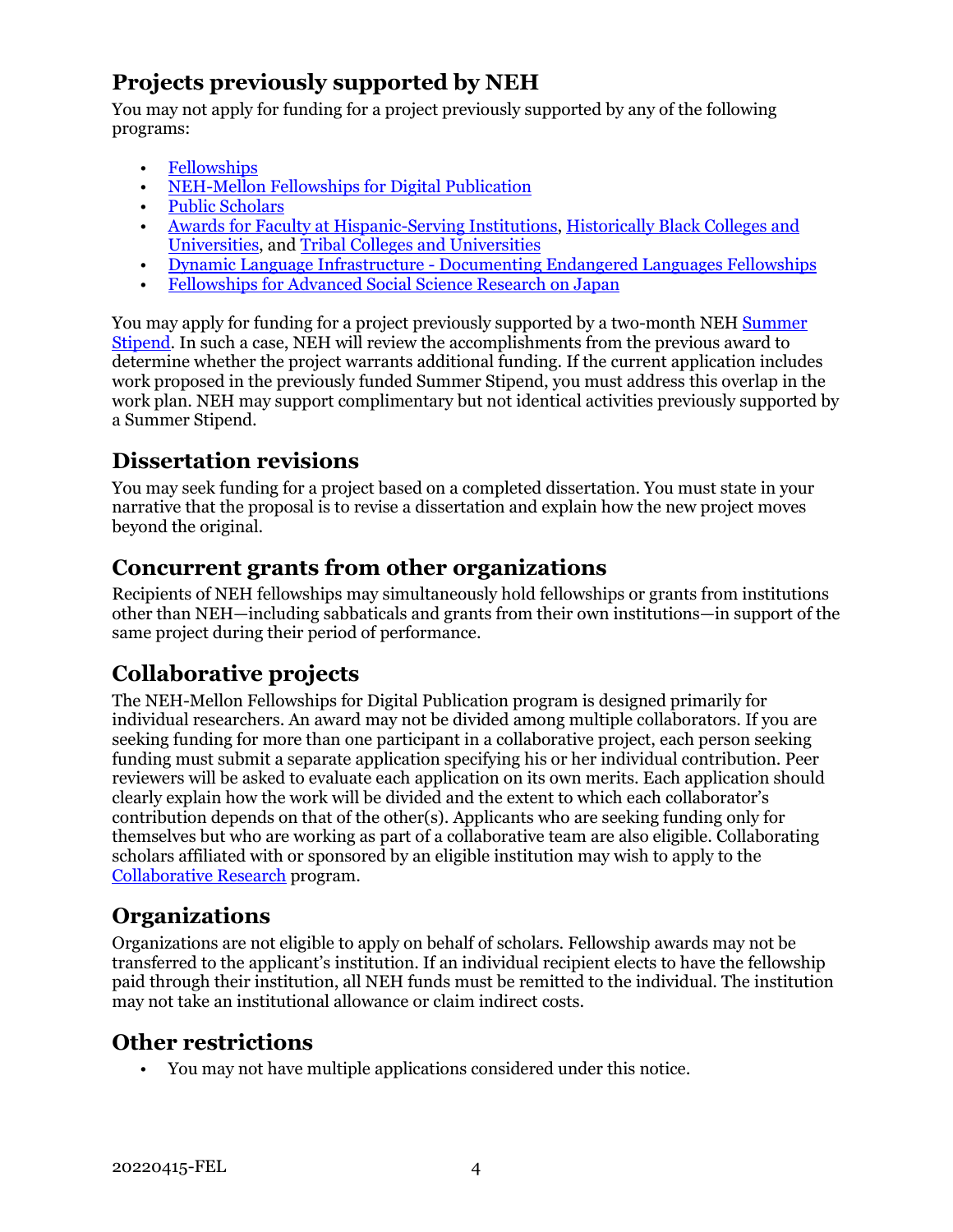- You may not hold NEH individual awards (for example, an NEH-Mellon Fellowship and a Public Scholars award, or an NEH-Mellon Fellowship and a Summer Stipend) with overlapping periods of performance or in support of the same activities.
- If you accept an NEH-Mellon Fellowship, any active Summer Stipends application for the same project will be automatically withdrawn.
- Recipients may not work on a project supported by an NEH institutional award as either a project director or participant during the period of performance of an NEH individual award that is held full time.
- If you submit an application more than once prior to the application due date (including submitting to the wrong funding opportunity number or making corrections/updates), NEH will accept your last validated online submission, under the correct funding opportunity number, prior to the Grants.gov application due date as the final and only acceptable application.

NEH cannot delay the period of performance beyond the stated timelines of this NOFO to accommodate overlapping individual awards.

NEH does not make awards to other federal entities or to applicants whose projects are so closely intertwined with a federal entity that the project takes on characteristics of the federal entity's own authorized activities. This does not preclude applicants from using funds from, or sites and materials controlled by, other federal entities in their projects.

**Except for the rare cases covered by NEH's [late submission policy,](https://www.neh.gov/grants/policy-on-late-submissions) applications must be received by the deadline. Incomplete, nonresponsive, or ineligible applications will not be considered for funding under this notice. Applications must adhere to specified page limits and formatting requirements or they will not be reviewed.** See th[e Application Components Table.](#page-7-2)

# <span id="page-7-0"></span>**D. Application and Submission Information**

## <span id="page-7-1"></span>**1. Application Package**

This funding opportunity is available in Grants.gov under number 20220420-FEL. There is also a link on the [program resource page.](https://www.neh.gov/grants/research/neh-mellon-fellowships-digital-publication)

You must apply electronically using Grants.gov Workspace or a Grants.gov system-to-system solution. A multistep registration process is required to submit your application. See [D3.](#page-15-0)  [Grants.gov Registration Process.](#page-15-0)

Once you have located the funding opportunity in Grants.gov, the application package can be found under the "Package" tab. It includes a series of required application forms. You will upload additional application components into the [Attachments Form.](#page-11-0)

Contact [fellowships@neh.gov](mailto:fellowships@neh.gov) to request a paper copy of this notice.

Applicants who are deaf or hard of hearing can contact NEH via Federal Relay at 800-877-8399.

## <span id="page-7-2"></span>**2. Content and Form of Application Submission**

Your application consists of a series of forms included in Grants.gov Workspace and other components that you will prepare and upload to the [Attachments Form.](#page-11-0) The Application Components Table below will help you prepare a complete application. A budget is not required in this program.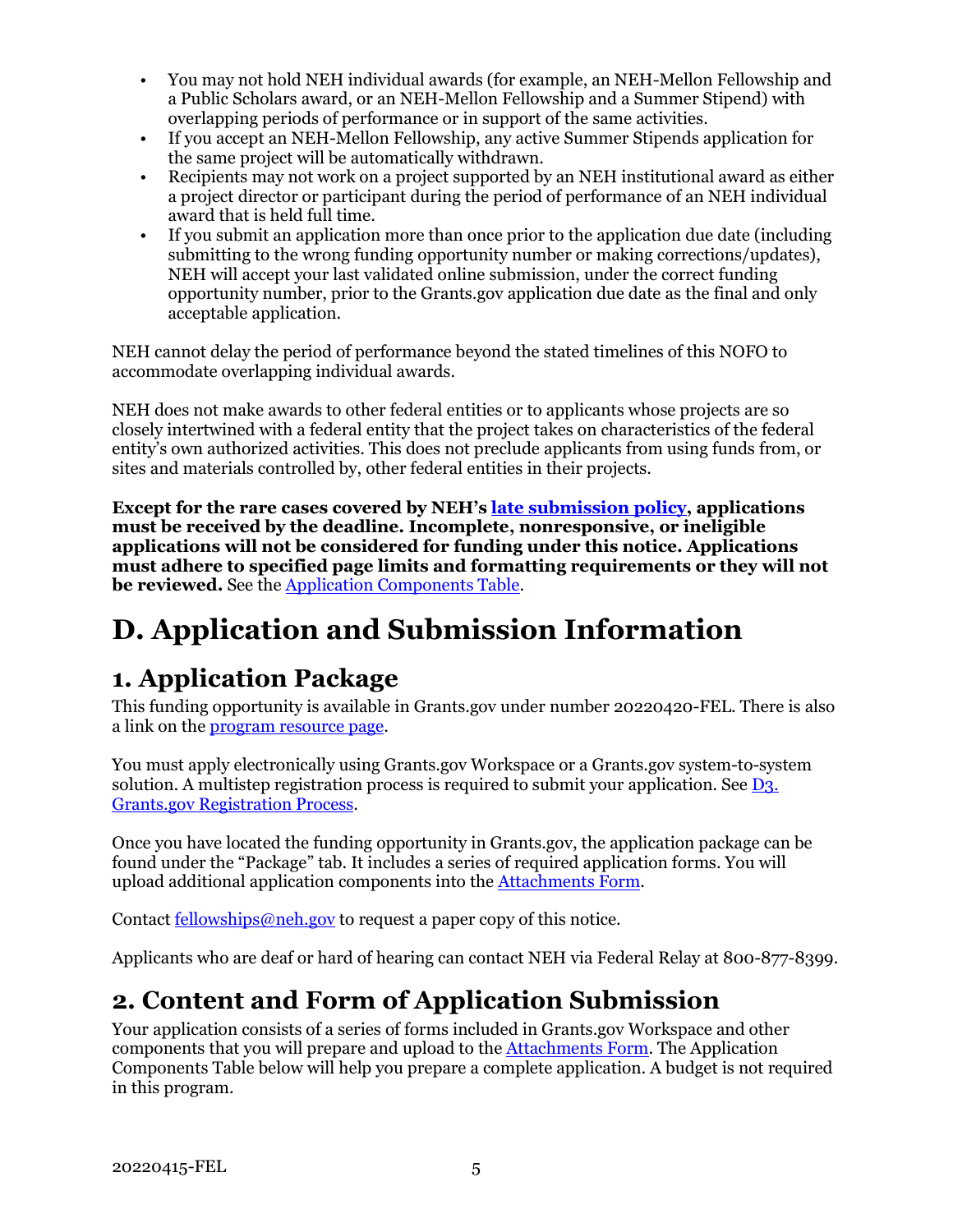**Applications missing any required documents or conditionally required documents will be considered incomplete and will be rejected from further consideration.**

**Applications that exceed page limits or violate formatting instructions will be considered nonresponsive and will be rejected from further consideration.**

#### **Do not include any other attachments other than those required or conditionally required in this notice. Doing so will result in NEH rejecting your application.**

Unless otherwise stipulated in specific instructions, attachments must conform to the following formatting requirements:

- pages no larger than standard letter paper  $(8 \frac{1}{2} x 11^{\circ})$
- at least one-inch margins on all sides for all pages
- a font size no smaller than 11-point
- single-spacing
- recommended fonts: Arial, Georgia, Helvetica, or Times New Roman
- any standard citation style is acceptable; citations are included in page counts

| Grants.gov                            | <b>Naming convention</b> | Page    | <b>Notes</b>  |
|---------------------------------------|--------------------------|---------|---------------|
| form/Attachment                       |                          | limits  |               |
| SF-424 Application for Federal        |                          |         | Required      |
| <b>Assistance - Individual</b>        |                          |         |               |
| <b>NEH Supplemental Information</b>   |                          |         | Required      |
| for Individuals Form                  |                          |         |               |
| <b>Project/Performance Site(s)</b>    |                          |         | Required      |
| <b>Location Form</b>                  |                          |         |               |
| <b>Attachments Form</b>               |                          |         | Required      |
| <b>Attachment 1: Narrative</b>        | narrative.pdf            | 3 pages | Required      |
| <b>Attachment 2: Work plan</b>        | workplan.pdf             | 1 page  | Required      |
| <b>Attachment 3: Bibliography</b>     | bibliography.pdf         | 1 page  | Required      |
| Attachment 4: Résumé                  | resume.pdf               | 2 pages | Required      |
| <b>Attachment 5: Appendices</b>       | appendices.pdf           | 5 pages | Required      |
| <b>Attachment 6: Degree conferral</b> | degreeconferral.pdf      |         | Conditionally |
|                                       |                          |         | required      |
| <b>Attachment 7: Explanation of</b>   | delinquentdebt.pdf       |         | Conditionally |
| delinquent federal debt               |                          |         | required      |

## **Application Component Table**

#### **SF-424 Application for Federal Assistance – Individual**

<span id="page-8-0"></span>This form includes basic information about the applicant and the proposed project. Items **1**, **2**, and **4** will be automatically filled in; item **3** should be left blank.

#### **5a-d. Applicant Information**

Provide your name, telephone number, email address, and mailing address. You must include an email address in the "Email" field, even though it is not highlighted as a required field. NEH will use this address to notify you of the outcome of your application.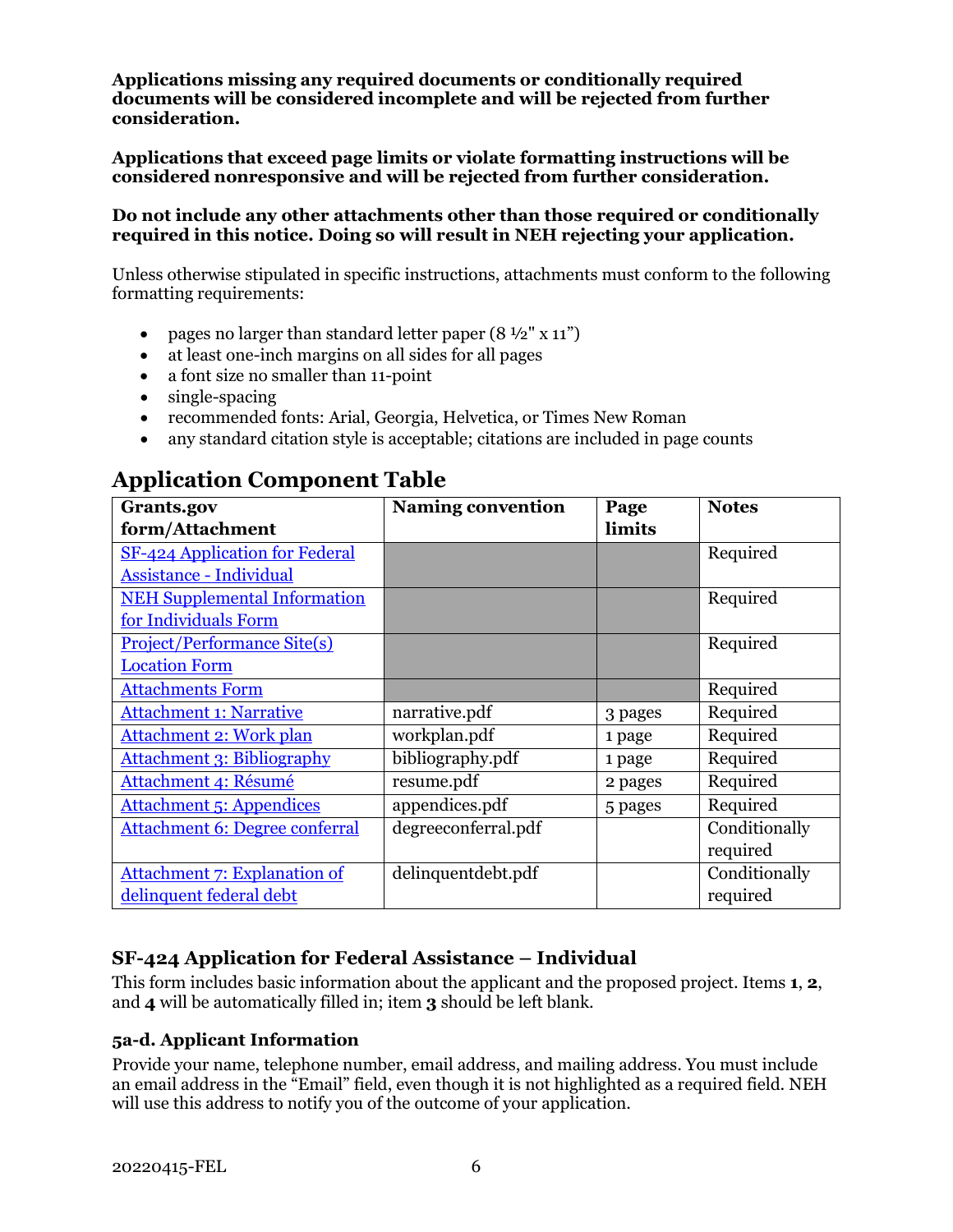Provide your mailing address. Note: Your ZIP code must include the four-digit extension preceded by a hyphen. If you do not know your four-digit extension, use "-0000" (four zeros). Indicate your citizenship status with an "X."

Enter your Congressional district. To find the number of your Congressional district, type your ZIP code into the ["Find Your Representative"](https://www.house.gov/representatives/find-your-representative) tool on the U.S. House of Representatives website. If you do not have a Congressional district (that is, you are in a state or U.S. territory that does not have districts or you reside in a foreign country), enter a "0" (zero). If you live in one district but your institution is in another, provide the number for the district in which you live.

#### **6. Project Information**

a. Project Title: Provide the title of your project. It should be brief (no more than 125 characters, including spaces). Successful applications typically have titles that are descriptive of the project and easily understood by the general public. Avoid using a title that requires clarification by the subtitle. When possible, include places and dates indicating a project's scope. NEH reserves the right to retitle funded projects for clarity when announcing its funding decisions and in its own reports and communications, but recipients are permitted to use their preferred title for any award products.

b. Project Description: Provide a brief description of your project. It should be written for a nonspecialist audience and clearly state the importance of the proposed work and its relation to larger issues in the humanities. This description will appear on your application cover sheet and will serve as a project abstract during the review process. Do not exceed one thousand characters, including spaces. If you exceed one thousand characters, including spaces, Grants.gov may reject your application or cut off your project description at the thousandcharacter limit.

c. Proposed Project: List the start and end dates for your project. Your period of performance must start on the first day of a month and end on the last day of a month. It must be between six and twelve months, and it must be full-time and continuous. Because award amounts depend on the number of months of work that you specify, the dates that you enter here will determine the maximum amount of your award. See [B2. Summary of Funding](#page-4-2) for information regarding allowable periods of performance.

#### **7. Signature**

By clicking on the "I Agree" box, you certify the following:

1) You are not presently debarred, suspended, proposed for debarment, declared ineligible, or voluntarily excluded from participation in covered transactions by any federal department or agency, and have not—within the three years preceding the submission of this application been convicted of or had a civil judgment rendered against you for commission of fraud or a criminal offense in connection with a public (federal, state, or local) transaction or a contract under a public transaction; for violation of federal or state antitrust statutes; for commission of embezzlement, theft, forgery, bribery, falsification or destruction of records, making false statements, or receiving stolen property; had any public transactions terminated for cause or default; and are not presently indicted for or otherwise criminally or civilly charged by a governmental entity with any of the preceding offenses. (See [2 CFR parts 180](https://www.ecfr.gov/current/title-2/subtitle-A/chapter-I/part-180/subpart-C) and [3369.](https://www.ecfr.gov/current/title-2/subtitle-B/chapter-XXXIII/part-3369))

2) You are not delinquent in the repayment of any federal debt or you are providing explanatory information about any delinquency. Examples of relevant debt include student loans, delinquent taxes, delinquent child support payments, and delinquent payroll taxes for household or other employees. See [OMB Circular A-129.](https://www.whitehouse.gov/sites/whitehouse.gov/files/omb/circulars/A129/a-129.pdf)

3) You will comply with the [NEH Fellowships and Awards for Faculty Terms and Conditions.](https://www.neh.gov/grants/manage/neh-fellowships-terms-and-conditions)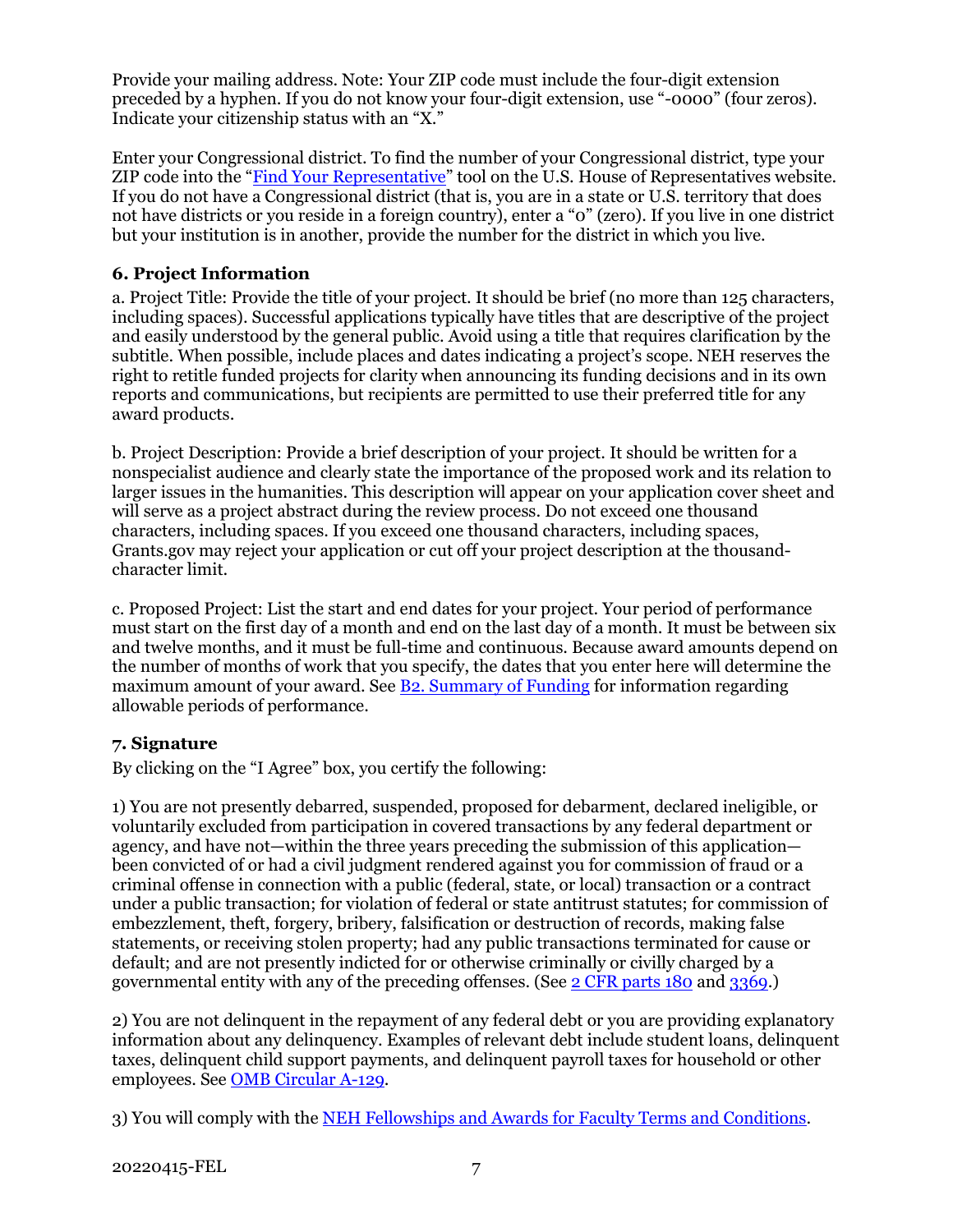Click on the "Save" button at the top of the form to save your work and return to the main menu.

#### <span id="page-10-0"></span>**NEH Supplemental Information for Individuals Form**

#### **Field of Project**

Using the drop-down menu, indicate the field(s) of your project. You may select one, two, or three fields. If you select more than one, list the primary field first. Program staff will take this information into account when assigning your application to a review panel.

#### **Project Director Field of Study**

Using the drop-down menu, choose the field of study that best describes your area of expertise.

#### **Address Information**

Indicate whether the address that you have given on the [Application for Federal Assistance](#page-8-0) SF [424 - Individual](#page-8-0) form is your home or work address.

#### **Institutional Affiliation**

If you are not affiliated with an institution of higher education, click "No" and continue to the Status section. If you are affiliated with an institution of higher education, complete the information for that institution. Applicants with an institutional affiliation must include their institution's Unique Entity Identifier (UEI), omitting hyphens. This number is generally provided by the institution's sponsored research office and it ensures that NEH identifies your institution correctly in the materials it provides to external reviewers.

#### **Status**

There is no expectation in this program that applicants be professional scholars. Nonetheless, for purposes of processing, indicate if you are a junior scholar or a senior scholar. Junior scholars are defined as those who are seven years or fewer beyond the day they received their terminal degree; senior scholars are defined as those who are more than seven years beyond the day that they received their terminal degree. Academic rank does not contribute to status.

#### **Reference Letters**

Provide the names, email addresses, and affiliations for your two references. Enter only one email address for each. If you provide two email addresses for a reference, NEH will be unable to contact him or her. Applicants are responsible for providing accurate email addresses. The NEH grants management system will use the addresses exactly as they have been entered on this form.

See [Section D7. Other Submission Requirements](#page-17-0) for additional instructions on the submission of reference letters and confirmation of their receipt by NEH.

#### **Project/Performance Site Location(s) Form**

<span id="page-10-1"></span>Provide the primary location and any other locations where the project activity will occur during the period of performance. You may include multiple performance sites. If you need to add more project/performance site locations than the form allows, enter the information in a separate file and add it to the "Additional Locations" section. Instructions for each requested data element may be viewed by positioning your cursor over the blank field.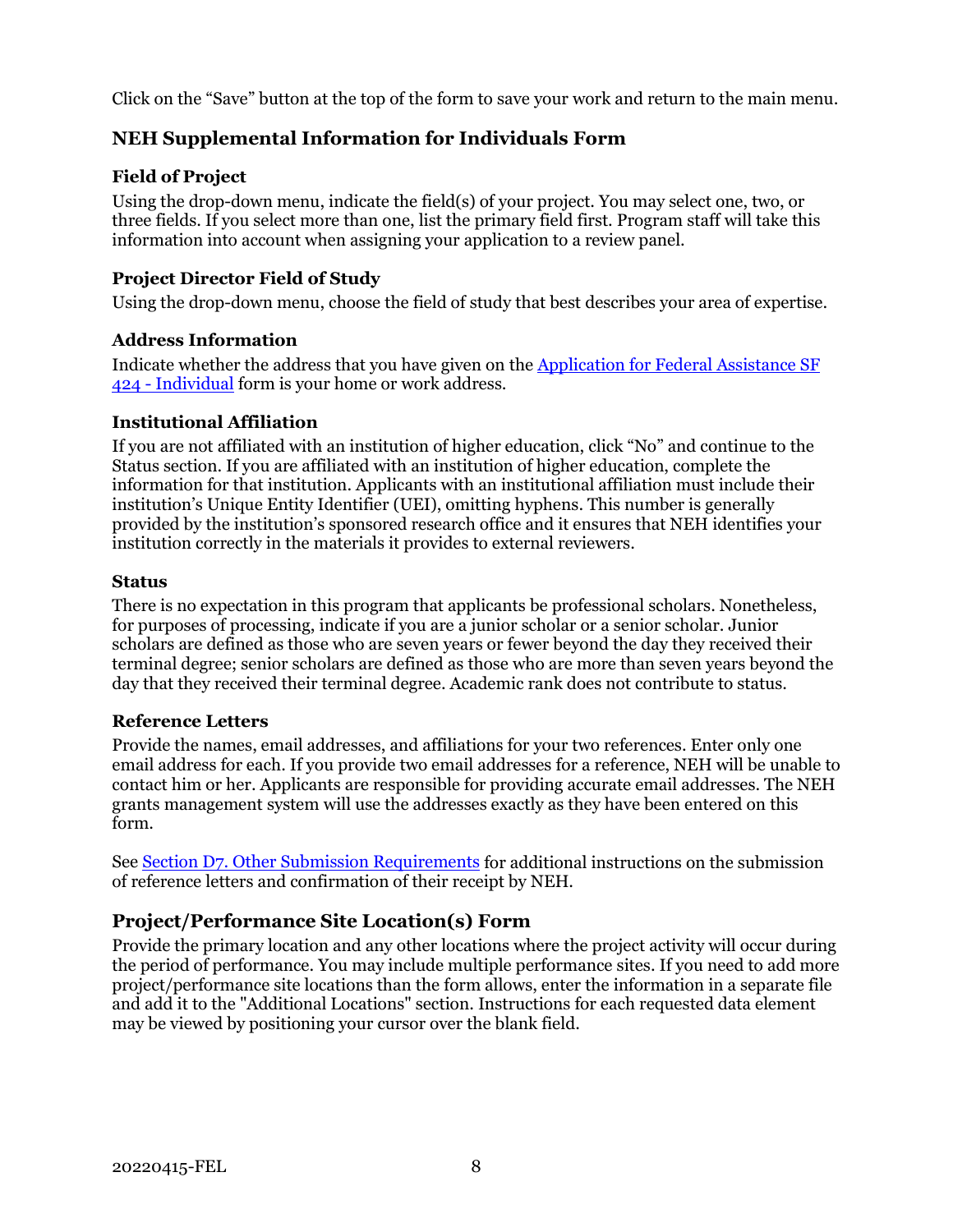#### **Attachments Form**

<span id="page-11-0"></span>This form can accommodate up to fifteen attachments. Consult the [Application Components](#page-8-0)  [Table](#page-8-0) to name and sequence your attachments in the proper order so that NEH can easily identify them.

**Attachments must be in Portable Document Format (.pdf)**. Reformat all non-PDF files (i.e., Word, Excel, images, etc.) as PDFs. If an attachment contains multiple documents, merge them into a single file. Do not attach portfolios containing multiple PDFs. NEH cannot accept security-enhanced PDFs (e.g., password-protection, encryption, digital signatures, etc.). Flatten these files before uploading to Grants.gov.

Visit the Grants.gov [Adobe Software Compatibility page](https://www.grants.gov/web/grants/applicants/adobe-software-compatibility.html) to verify the compatibility of your current software or to download the appropriate version. If you have a problem installing Adobe Reader, contact your system administrator.

Limit file names to 50 or fewer characters. Do not attach any documents with the same name. Each attachment should have a unique name. Use only the following UTF-8 characters when naming your attachments: A-Z, a-z, 0-9, underscore, hyphen, space, period, parenthesis, curly braces, square brackets, ampersand, tilde, exclamation point, comma, semicolon, apostrophe, at sign, number sign, dollar sign, percent sign, plus sign, and equal sign. If you do not follow these naming conventions, your application may be rejected.

Grants.gov may accept and validate your submission even if required components are missing or are improperly formatted. This may result in NEH rejecting your application as incomplete or nonresponsive. It is your responsibility to ensure that all required components are properly formatted, attached, and submitted.

#### **Occasionally, converting a document to PDF may alter its length. It is your responsibility to ensure that all attachments are within the stated page limits.**

#### <span id="page-11-1"></span>**Attachment 1: Narrative (required)**

Compose a narrative that provides a comprehensive description of your proposed project. Your narrative should be succinct, well organized, and free of technical terms and jargon so that peer reviewers can understand the proposed project.

**You must limit the narrative to three single-spaced pages with one-inch margins and a font size no smaller than eleven points**. Images, charts, diagrams, footnotes, and endnotes are allowed, if they fit within the three-page limit.

NEH has aligned each section with a primary corresponding review criterion, but note that the criteria can be relevant in more than one section and that, taken together, the parts of the narrative should form a coherent whole. Refer to [E1. Review Criteria.](#page-18-1)

Use the following section headings, providing the information indicated.

Name the file narrative.pdf.

#### <span id="page-11-2"></span>**Significance and contribution (corresponds primarily to [review criterion 1\)](#page-18-1)**

State the project's thesis or claim and provide an overview, explaining the basic ideas, problems, or questions examined by the study. Describe the intellectual significance of the proposed project, including its value to humanities scholars, general audiences, or both. Explain how the project will complement, challenge, or expand relevant existing studies in the field. Explain why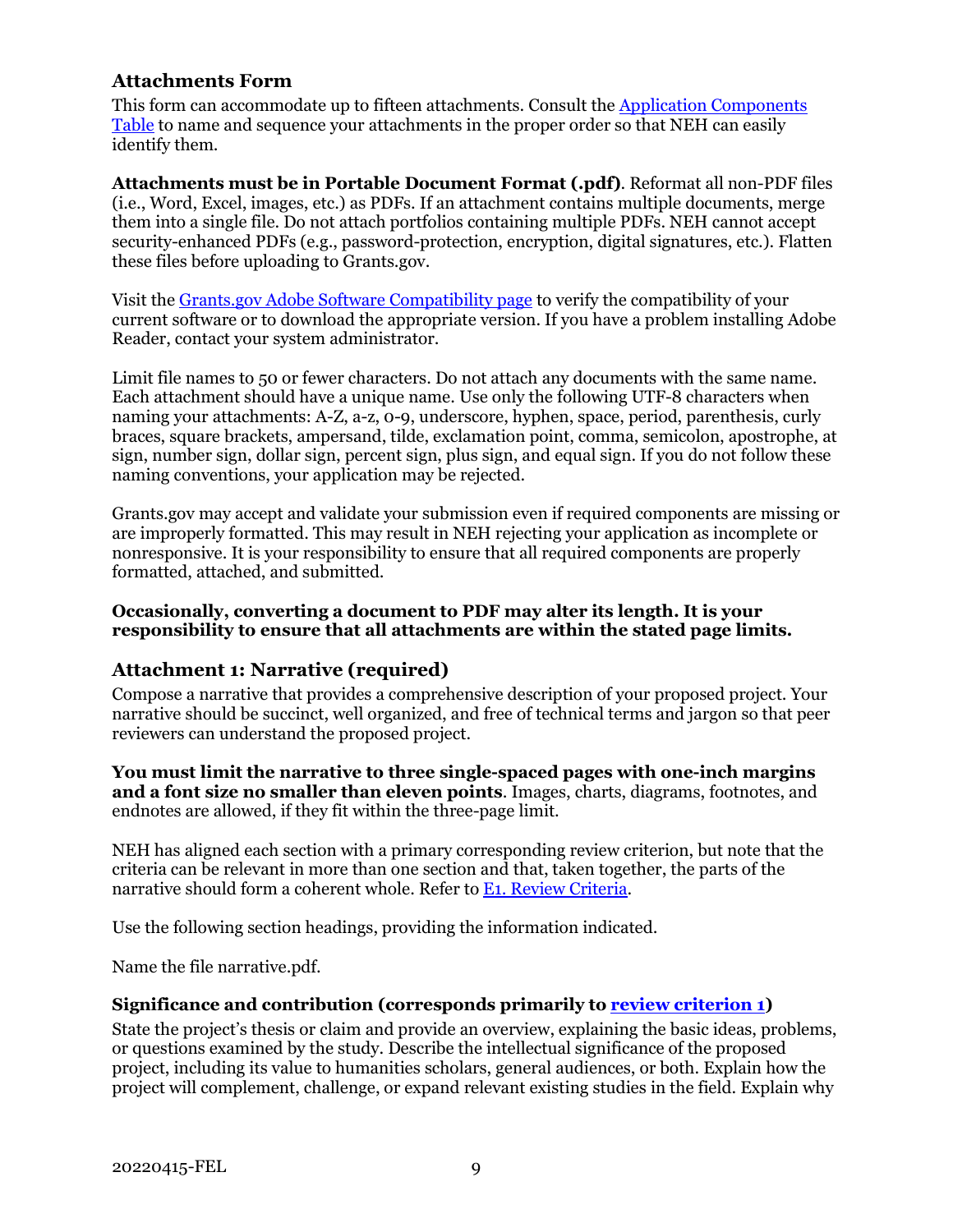digital publication is essential to your project and how your scholarship will be presented to benefit the intended audiences.

#### **Organization, concepts, and methods (corresponds primarily to [review criterion](#page-18-1)  [2\)](#page-18-1)**

Explain how your proposed research will help you resolve the problems or questions you are examining. Describe your argument's theoretical framework and explain how your proposed research will advance it. Explain your concepts and your terminology. Describe and discuss your sources.

Indicate the current state of the project and the part or stage of it that will be supported by the fellowship. Explain the digital methods and the reasons for choosing a particular technology, platform, or software. Where possible, provide an outline of the chapters or sections and the digital publication's design (see [Attachment 5: Appendices\)](#page-14-2). Identify any data your project will generate or collect and, if relevant, describe how you will address public access, privacy, confidentiality, security, intellectual property, and other rights or requirements.

For editions and translations, describe the project's scholarly apparatus (e.g., introduction, annotations, and paratextual material). If you are applying to translate a work into English and other English translations already exist, provide a rationale for a new translation. Applicants must also provide a rationale for projects resulting in works that will be written in a language other than English.

If you are proposing a dissertation revision, state this and explain the changes, revisions, and expansions you plan, and how they will improve the original work.

#### **Competencies, skills, and access (corresponds primarily to [review criterion 4\)](#page-18-1)**

Explain your competence or background in the area of your project. If the area of inquiry is new to you, explain your reasons for working in it and your qualifications to do so. Provide a selfassessment of your expertise in digital humanities and the technologies involved, and identify any institutional support for your project. If appropriate, specify the level of competence in any language needed for the study. Describe where the study will be conducted and what research materials will be used. If relevant, specify the arrangements for access to archives, collections, or institutions that contain the necessary resources.

#### <span id="page-12-0"></span>**Final product and dissemination (corresponds primarily to [review criterion 5\)](#page-18-1)**

Describe the project's intended results and how it will benefit the intended audience(s). Briefly describe the steps you will take to ensure that the project results will be accessible to individuals with disabilities. Provide information on how your work will be evaluated prior to or after publication, such as through peer review. Explain how and where the digital publication will be accessed, when the publication will be available, and how it will be disseminated. If the project has a website, provide the URL. Publication contracts are not required, but if you are in discussions with a press, mention it here.

NEH expects that digital publications resulting from its awards will be maintained to ensure their long-term availability. To that end, describe how your project's digital publication will be sustained and supported beyond the period of performance, including for how long and by whom.

If the final publication will appear in a language other than English, explain how access and dissemination will be affected.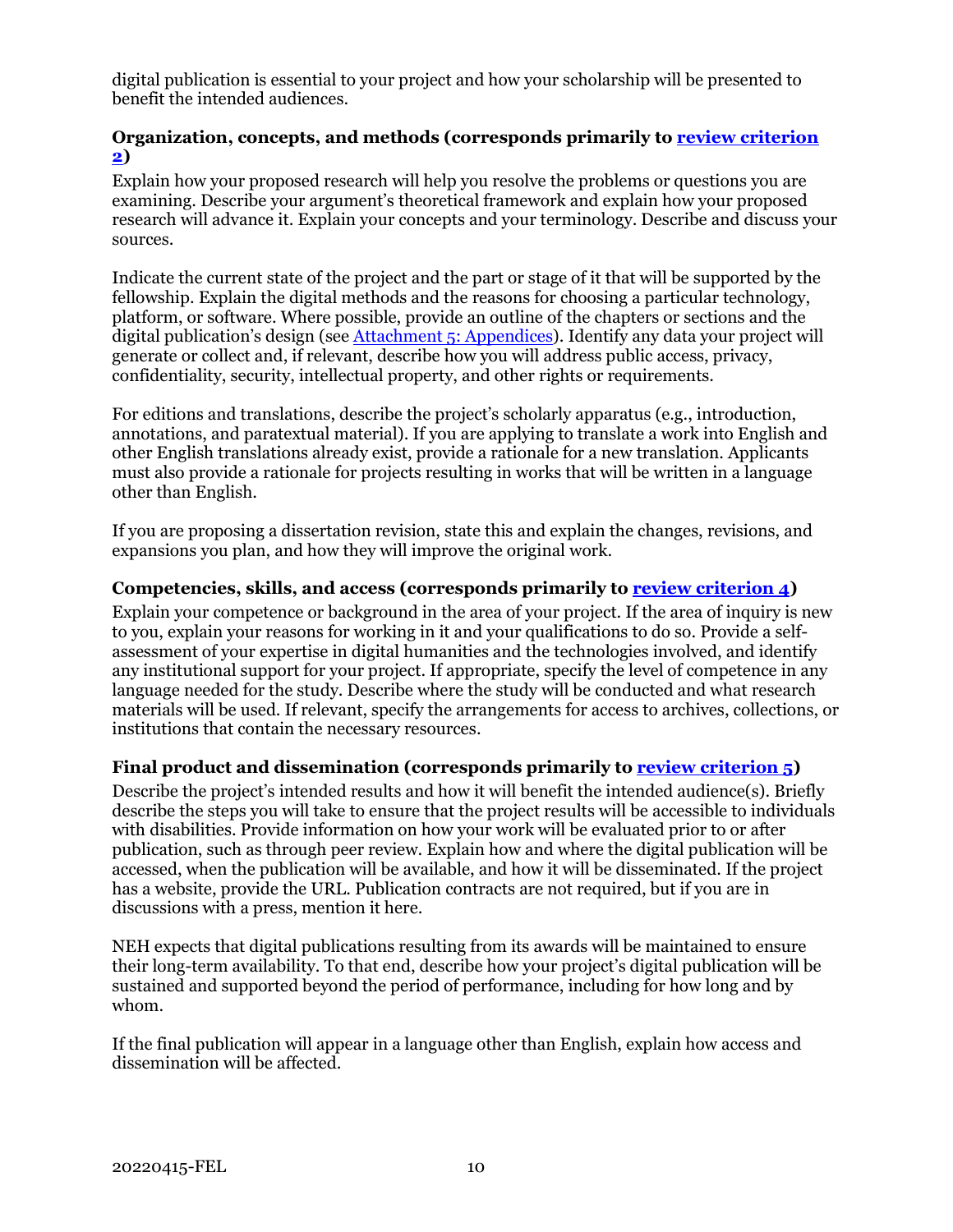### <span id="page-13-0"></span>**Guidance for Narrative, Work plan, Bibliography, Résumé, and Apppendices**

To ensure that you fully address the review criteria, this table provides a crosswalk between the application components and the review criteria.

| <b>Attachment 1: Narrative</b>     | <b>Review Criteria</b> |
|------------------------------------|------------------------|
| Significance and contribution      | <u>1</u>               |
| Organization, concepts and methods | $\overline{2}$         |
| Competencies, skills, and access   | $\overline{4}$         |
| Final product and dissemination    | $\overline{5}$         |
|                                    |                        |
| <b>Application Component</b>       | <b>Review Criteria</b> |
| Attachment 2: Work plan            | $\overline{3}$         |
| <b>Attachment 3: Bibliography</b>  | $\overline{2}$         |
| Attachment 4: Résumé               | $\overline{4}$         |

#### **Attachment 2: Work plan (required)**

Indicate the current state of the project and the part or stage of it that will be supported by the fellowship. Provide a work plan (in increments of three months or fewer) describing what will be accomplished during the period of performance, where you will be, and how you will spend your time. Your work plan must be based on a full-time commitment to the project; part-time work is not allowed. If you do not anticipate finishing the entire project during the period of performance, discuss your plan for doing so.

If you will rely on institutional support or other sources to assist your work, describe this and whether funding is in place. If you and another researcher are seeking funds for the same project, explain how the work will be divided and the extent to which each collaborator's contribution depends on that of the other.

Your work plan should not depend heavily on factors beyond your control, such as the receipt of outside reviewers' reports from a publisher. If you plan to submit a manuscript for publication before the end of the period of performance, explain what additional work will be required and why it merits support.

**The work plan must not exceed one page.** You may present this information in table form.

The work plan will be primarily considered under [review criterion 3.](#page-18-1)

Name the file workplan.pdf.

#### <span id="page-13-1"></span>**Attachment 3: Bibliography (required)**

Your bibliography should consist of primary and secondary sources that relate directly to the project. Include works that pertain to both the project's substance and its theoretical or methodological approaches to give a well-rounded representation of your project. Evaluators will use the bibliography to assess your knowledge of the subject area.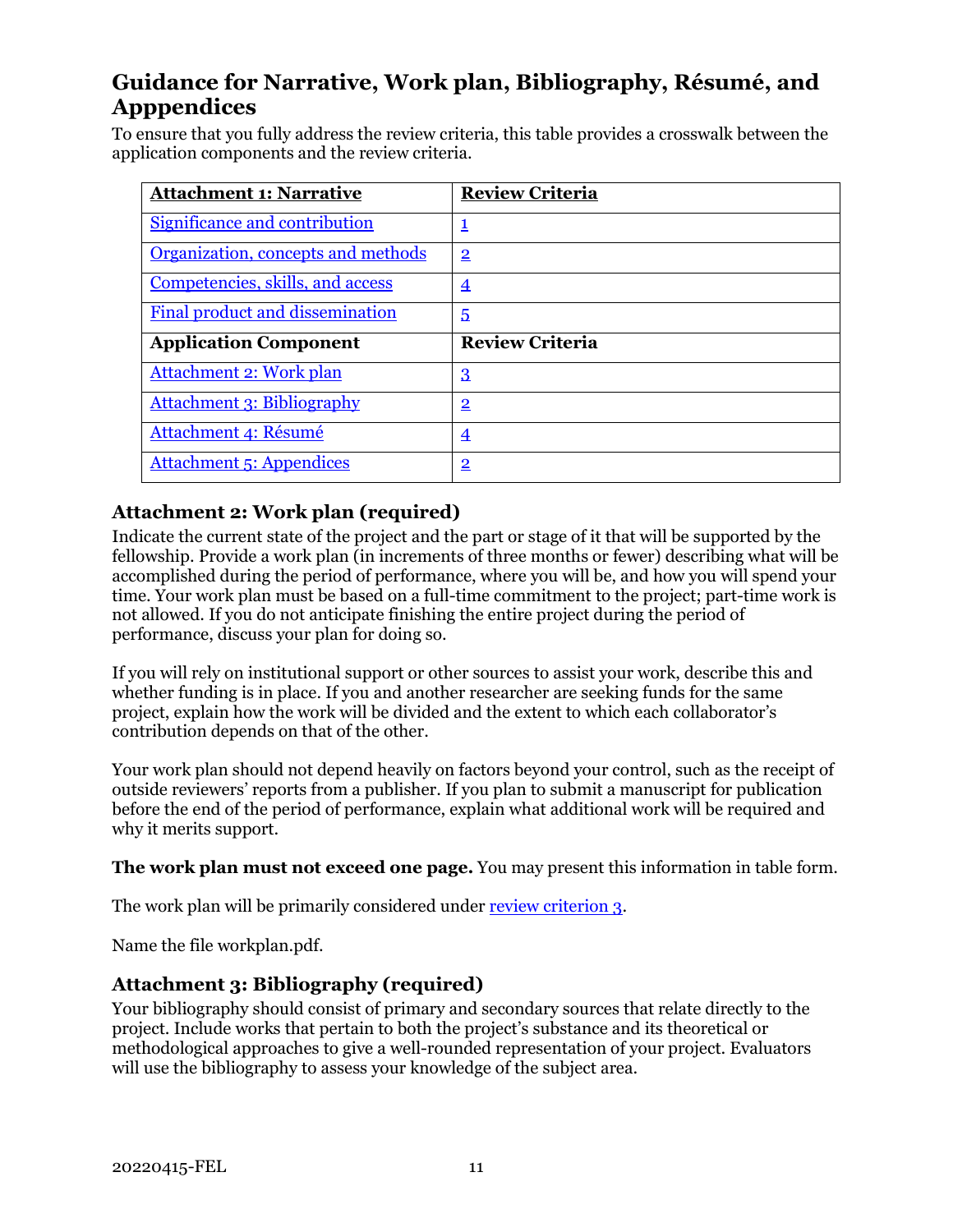**The bibliography must not exceed a single page**. Any standard bibliographic format is acceptable. Items referenced in the narrative need not appear in the bibliography if the citation in the narrative enables readers to identify the work.

Your bibliography will be considered primarily under [review criterion 2.](#page-18-1) Name the file bibliography.pdf.

### <span id="page-14-1"></span>**Attachment 4: Résumé (required)**

**Your résumé must not exceed two pages**. Do not submit a narrative biographical statement instead of a résumé. Include the following information:

- current and past positions
- education: list degrees, dates awarded, and titles of theses or dissertations
- awards and honors: include dates. If you have received prior support from NEH, indicate the dates of these awards and the products that resulted from them.
- publications: include full citations for publications and presentations
- other relevant professional activities and accomplishments
- level of competence in digital tools or methodologies, and if applicable, in any relevant foreign languages

<span id="page-14-2"></span>Your résumé will be considered primarily under [review criterion 4.](#page-18-1) Name the file resume.pdf.

#### **Attachment 5: Appendices (required)**

**Your appendices must not exceed five pages total** and include only the following items, as appropriate to your proposed project:

- All applicants should include one or more of the following: wireframes, a site map, or annotated screenshots of relevant (draft) pages and features of the project.
- If creating an edition or translation, provide a sample of the original text (one page) and the edited or translated version (one page). If you plan to include annotations, your sample of the edited or translated version should include examples.
- If including visual materials in proposed publication, provide a sample (one page) saved as a PDF (do not use .jpg or other common graphic formats).

#### **Applications including any other appendices will not be reviewed**.

If applicable, your appendices will be considered primarily under [review criterion 2.](#page-18-1) Name the file appendices.pdf.

#### <span id="page-14-0"></span>**Attachment 6: Degree conferral (conditionally required)**

If you have satisfied all the requirements for a degree and are awaiting its conferral, you must include a letter from the dean of the conferring school or the department chair attesting that you have satisfied all of the requirements for the degree by the application deadline.

<span id="page-14-3"></span>Name the file degreeconferral.pdf.

#### **Attachment 7: Explanation of delinquent federal debt (conditionally required)**

If you are delinquent in the repayment of any federal debt, provide explanatory information including evidence that you have entered into a repayment agreement with the Internal Revenue Service, and that you are current on all payments due. Examples of relevant debt include student loans, delinquent taxes, delinquent child support payments, and delinquent payroll taxes for household or other employees. See OMB [Circular A-129.](https://www.whitehouse.gov/sites/whitehouse.gov/files/omb/circulars/A129/a-129.pdf)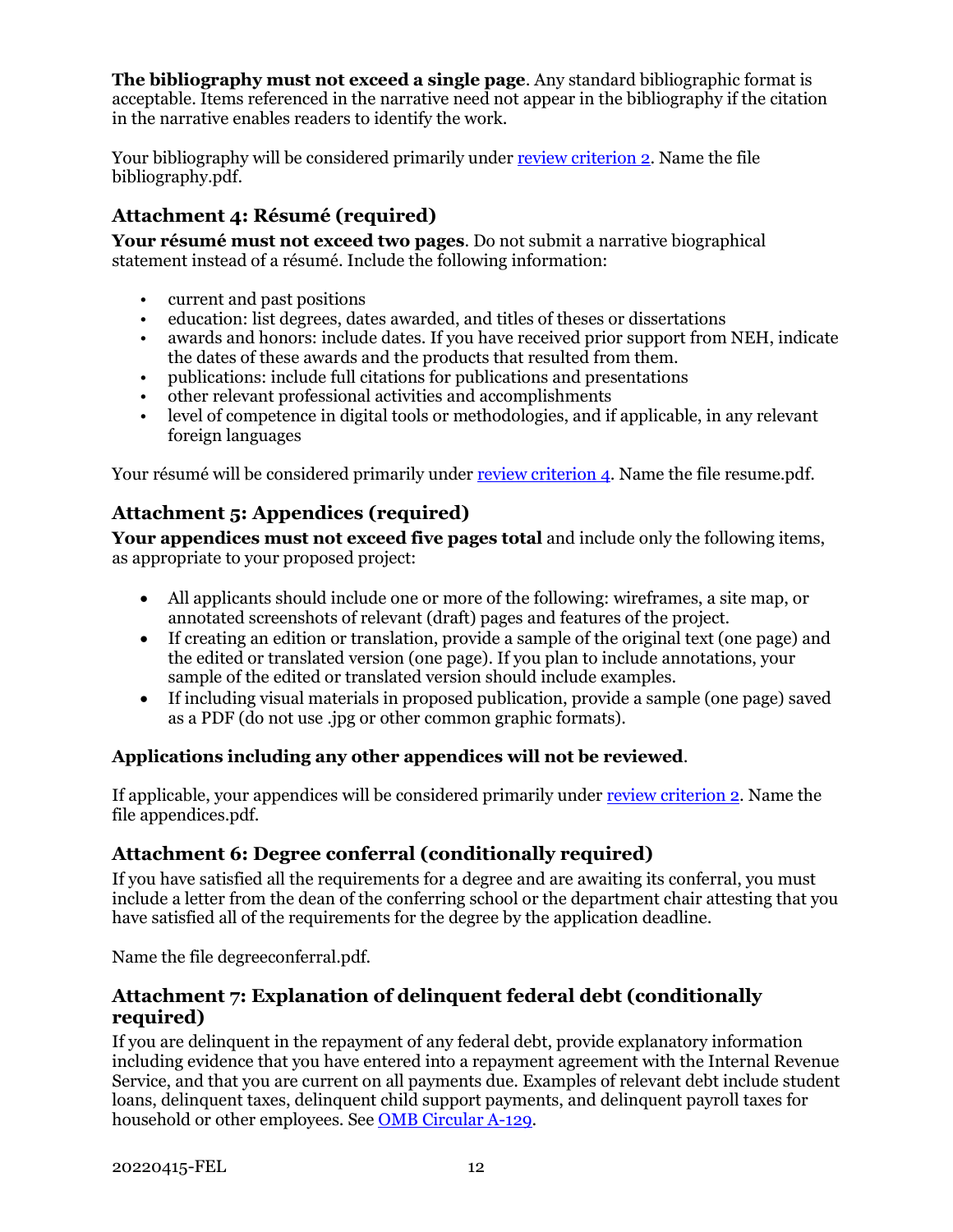Name the file delinquentdebt.pdf.

## **3. Grants.gov Registration Process**

### <span id="page-15-0"></span>**Registering and creating an "individual applicant" profile**

All applicants must submit their applications via Grants.gov Workspace.

If you are registering with Grants.gov for the first time, go to [https://apply07.grants.gov/apply/register.faces.](https://apply07.grants.gov/apply/register.faces)

Once you have registered at Grants.gov, you must add an "individual applicant" profile in order to submit an application to programs for individuals. Do this by clicking on the "My Account" link, then on "Manage Profiles" and "Add Profile." Refer to [Grant.gov's instructions for adding a](https://www.grants.gov/help/html/help/index.htm?callingApp=custom#t=Register%2FAddProfile.htm)  [profile.](https://www.grants.gov/help/html/help/index.htm?callingApp=custom#t=Register%2FAddProfile.htm)

Only applicants whose Grants.gov accounts include an individual applicant profile will be able to submit applications for this program. If you have successfully created an individual applicant profile, the "Apply" button on the Grants.gov opportunity page will be red. Otherwise it will be grayed out.

When you create your "individual applicant" profile, Grants.gov may automatically fill in the box for the Unique Entity Identifier number with a default value. Do not change this number.

Applicants who have already registered at Grants.gov and created an "individual applicant" profile need not re-register to submit their proposals. However, we encourage you to check your account ahead of the deadline to confirm that it is still active and that your password has not expired.

If you have problems registering with Grants.gov or adding an "individual applicant" profile, contact Grants.gov Applicant Support at 1-800-518-4726 o[r support@grants.gov.](mailto:support@grants.gov)

Applicants who lose their username and password can request a reminder at [https://apply07.grants.gov/apply/login.faces?userType=applicant&cleanSession=1.](https://apply07.grants.gov/apply/login.faces?userType=applicant&cleanSession=1)

### **Additional registration information**

Individuals do not need to register in the System for Award Management (SAM). Awards will not be processed for individuals with delinquent federal debt or for individuals who have been suspended, debarred, declared ineligible, or voluntarily excluded from eligibility for covered transactions by any federal department or agency. To see if you have delinquent federal debt or other exclusions recorded in SAM, go to the [SAM website;](https://sam.gov/content/home) click on "Entity Information" and then select "Exclusions" from the drop-down menu under "Search."

NEH may not make an award to an applicant until the applicant has complied with all applicable requirements and, if an applicant has not fully complied with the requirements by the time NEH is ready to make an award, NEH may determine that the applicant is not qualified to receive an award and use that determination as the basis for making an award to another applicant.

**NEH strongly recommends that you complete your registration at least two weeks before the application deadline. If you fail to allow sufficient time to complete registration with Grants.gov, you will not be eligible for a deadline extension or waiver of the online submission requirement.**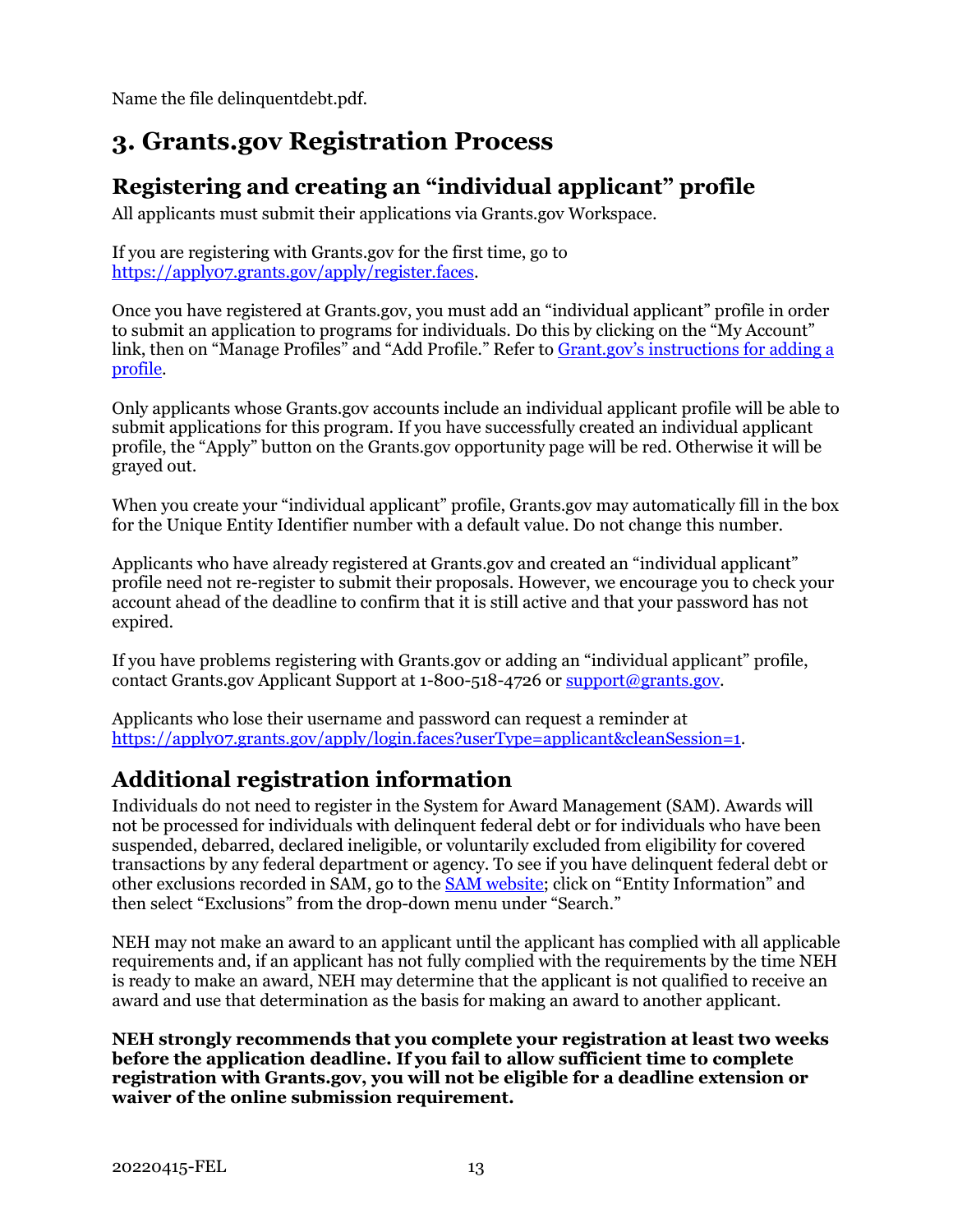## <span id="page-16-0"></span>**4. Submission Dates and Times**

### **Drafts**

Applicants may submit a draft of the narrative (up to three pages), the work plan, and the appendices for staff review. Submit drafts by email t[o fellowships@neh.gov;](mailto:fellowships@neh.gov) put "NEH-Mellon Draft" in the subject line of the message. If you choose to submit a draft, you must do so no later than February 28, 2022. Program staff will not review drafts submitted after that date. Staff will read only one draft per individual per deadline. If you prepare a draft, use the format stipulated in the narrative, work plan, and appendices instructions. The comments provided by staff are not part of the formal review process and have no bearing on the evaluation of the application, but previous applicants have found them helpful in strengthening their applications. Applicants are not required to submit a draft.

## **Applications**

The due date for applications under this notice is **April 25, 2022**, at 11:59 p.m. Eastern Time.

#### **Applications must be complete and validated by Grants.gov under the correct funding opportunity prior to the deadline to be considered under this notice.**

It is your responsibility to confirm that Grants.gov and subsequently NEH have received your application. [Check your application status.](https://www.grants.gov/help/html/help/Applicants/CheckApplicationStatus/CheckApplicationStatus.htm)

When NEH receives your application from Grants.gov, the agency will assign it a tracking number beginning with FEL-. A tracking number does not guarantee that the application is free of technical problems (such as missing attachments or failure to convert attachments to PDFs). If a technical problem is detected, NEH will notify you via email. It is your responsibility to correct any errors prior to the deadline.

Once you have applied, NEH will not comment on the status of your application except on issues of eligibility, completeness, and responsiveness.

### **Letters of reference**

Letters of reference should be submitted online no later than **May 11, 2022**, in order to be assured inclusion in the panel review. See [D7. Other Submission Requirements.](#page-17-0)

## <span id="page-16-1"></span>**5. Intergovernmental Review**

This funding opportunity is not subject to intergovernmental review under **Executive Order** [12372.](https://www.archives.gov/federal-register/codification/executive-order/12372.html)

## <span id="page-16-2"></span>**6. Funding Restrictions**

Awards made under this notice may not be used for the following purposes:

- stand-alone video documentaries or podcasts
- stand-alone databases, digitization projects, and other projects that lack an interpretive argument
- research and writing leading to traditional print or e-book publications
- research by students enrolled in a degree program, including research for doctoral dissertations or theses
- the preparation or revision of textbooks
- curriculum development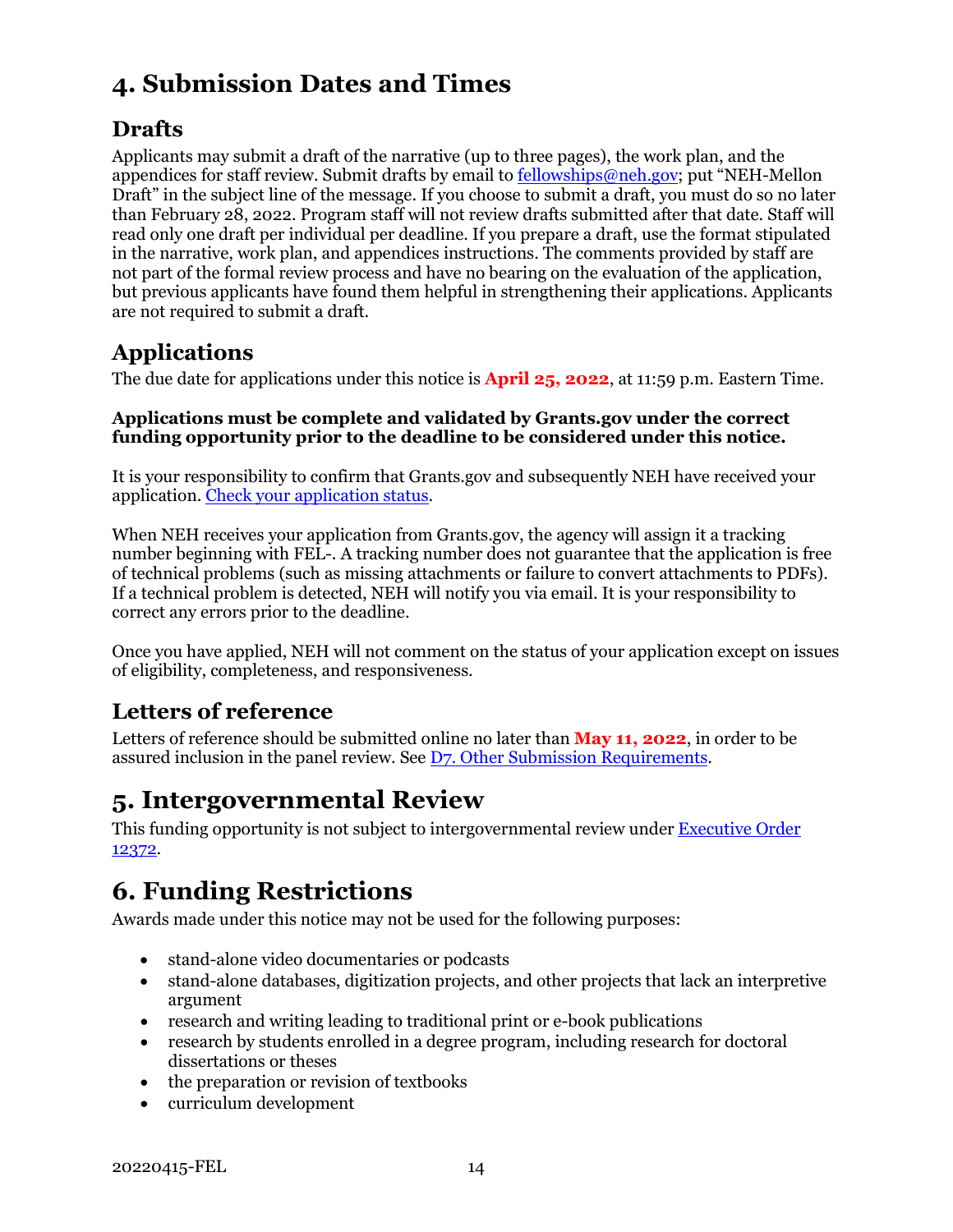- the development of teaching methods or theories
- the writing of books for children or young adults
- educational impact, language impact, or technical impact assessments
- inventories of collections
- the writing of guide books, how-to books, and self-help books
- promotion of a particular political, religious, or ideological point of view
- advocacy of a particular program of social or political action
- support of specific public policies or legislation
- lobbying
- projects that fall outside of the humanities and the humanistic social sciences (including the creation or performance of art; creative writing, autobiographies, memoirs, and creative nonfiction; and quantitative social science research or policy studies)

Awards in this program are made to individuals; indirect costs are unallowable. If an individual recipient elects to have the fellowship paid through their institution, all NEH funds must be remitted to the individual. Institutions may not take an allowance.

## <span id="page-17-0"></span>**7. Other Submission Requirements**

You should solicit two letters of reference. Provide the names, email addresses, and affiliations for your references on the [NEH Supplemental Information for Individuals Form.](#page-10-0) Letters of reference are more highly regarded if they address the specific proposed activity and the candidate's ability to undertake it. Letters of reference are more highly regarded if they address the specific proposed activity and the candidate's ability to undertake it.

If you are proposing a translation, one of your letters must be from an expert in the language(s) of your project and should provide an assessment of the one-page sample translation that you are submitting with your application. Notify this reference that they should address the quality of the translation sample in their letter.

One to two weeks after the deadline, NEH will email your references, asking them to submit their letters. Letters should be submitted online not later than **May 11, 2022**.

You are responsible for ensuring that your references have received and responded to the NEH request and for providing them with relevant materials (such as a draft of the application). NEH will notify you by email when your letters of reference have been submitted. You may check the status of your reference letters by logging in to the [secure area of NEH's website.](https://securegrants.neh.gov/AppStatus/) Enter your application number and your Grants.gov tracking number. You will be able to see the names and email addresses of your references and whether their letters have arrived. If necessary, you may send them reminders (including the upload link) from this site.

If a reference letter is submitted late, it will be added to your application when it arrives, but it is possible that reviewers will not take it into account. If you find that you must change your references after the application deadline, you may do so by contacting program staff at [fellowships@neh.gov.](mailto:fellowships@neh.gov)

Elected government officials, current NEH staff, and members of the [National Council on the](https://www.neh.gov/about/national-council-on-the-humanities)  [Humanities](https://www.neh.gov/about/national-council-on-the-humanities) may not serve as letter writers.

Missing reference letters will not disqualify an application from review.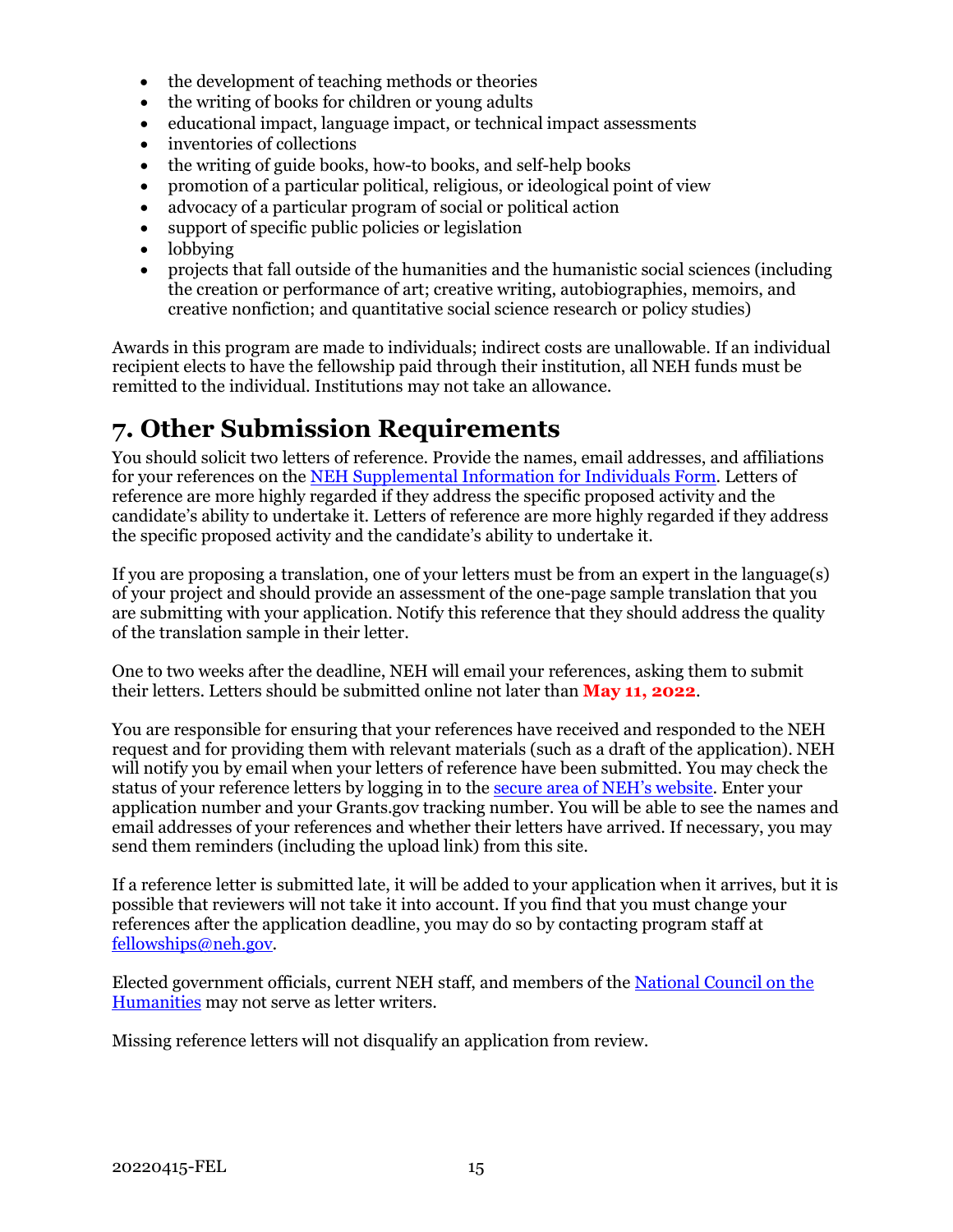# <span id="page-18-0"></span>**E. Application Review Information**

## <span id="page-18-1"></span>**1. Review Criteria**

Peer reviewers will use the following criteria to review applications in this program:

- 1. The intellectual significance of the proposed project, including its value to humanities scholars, general audiences, or both.
- 2. The quality of the conception, definition, organization, and description of the intellectual and digital aspects of the project and the applicant's clarity of expression.
- 3. The feasibility and appropriateness of the proposed work plan.
- 4. The quality or promise of quality of the applicant's work as an interpreter of the humanities.
- 5. The likelihood that the applicant will complete the project (not necessarily during the period of performance), including, when relevant, the soundness of the dissemination and access plans.

Each review criterion corresponds to specific sections of the narrative and the other application components. See [D2. Content and Form of Application Submission.](#page-7-2)

## <span id="page-18-2"></span>**2. Review and Selection Process**

NEH staff review all applications for eligibility, completeness, and responsiveness, and then use a peer review process to evaluate all eligible and complete applications. Peer reviewers are experts in the field with relevant knowledge and expertise in the types of project activities identified in the applications. NEH staff instruct reviewers to evaluate applications according to the [review criteria](#page-18-1) in this notice. Peer reviewers must comply with federal ethics and conflicts of interest requirements.

NEH staff comment on matters of fact or on significant issues that otherwise would be missing from peer reviews, then makes recommendations to th[e National Council on the Humanities.](https://www.neh.gov/about/national-council-on-the-humanities) The National Council meets at least twice annually to advise the NEH Chair. The Chair considers the advice provided by the review process and, by law, makes all funding decisions. [Learn more](https://www.neh.gov/grants/application-process)  [about the NEH review process.](https://www.neh.gov/grants/application-process)

## <span id="page-18-3"></span>**3. Assessment of Risk and Other Pre-Award Activities**

Applications that have received a favorable objective review are reviewed for other considerations that include past performance, as applicable; continued applicant eligibility; and compliance with any public policy requirements. You may be asked to submit additional information or to undertake certain activities in anticipation of an award. However, even at this point in the process, such requests do not guarantee that an award will be made. Following review of all applicable information, NEH's approving and grant management officials will determine whether an award can be made, if special conditions are required, and what level of funding is appropriate. Award decisions are discretionary and are not subject to appeal to any NEH official or board.

## <span id="page-18-4"></span>**4. Anticipated Announcement and Award Dates**

NEH will notify applicants of funding decisions by email in December 2022. This notification is not an authorization to begin performance or incur related costs. Successful applicants will be required to complete the NEH Fellowship Acceptance Form, from which the payment schedule will be determined. Applicants may request evaluations of their applications by emailing [fellowships@neh.gov.](mailto:fellowships@neh.gov)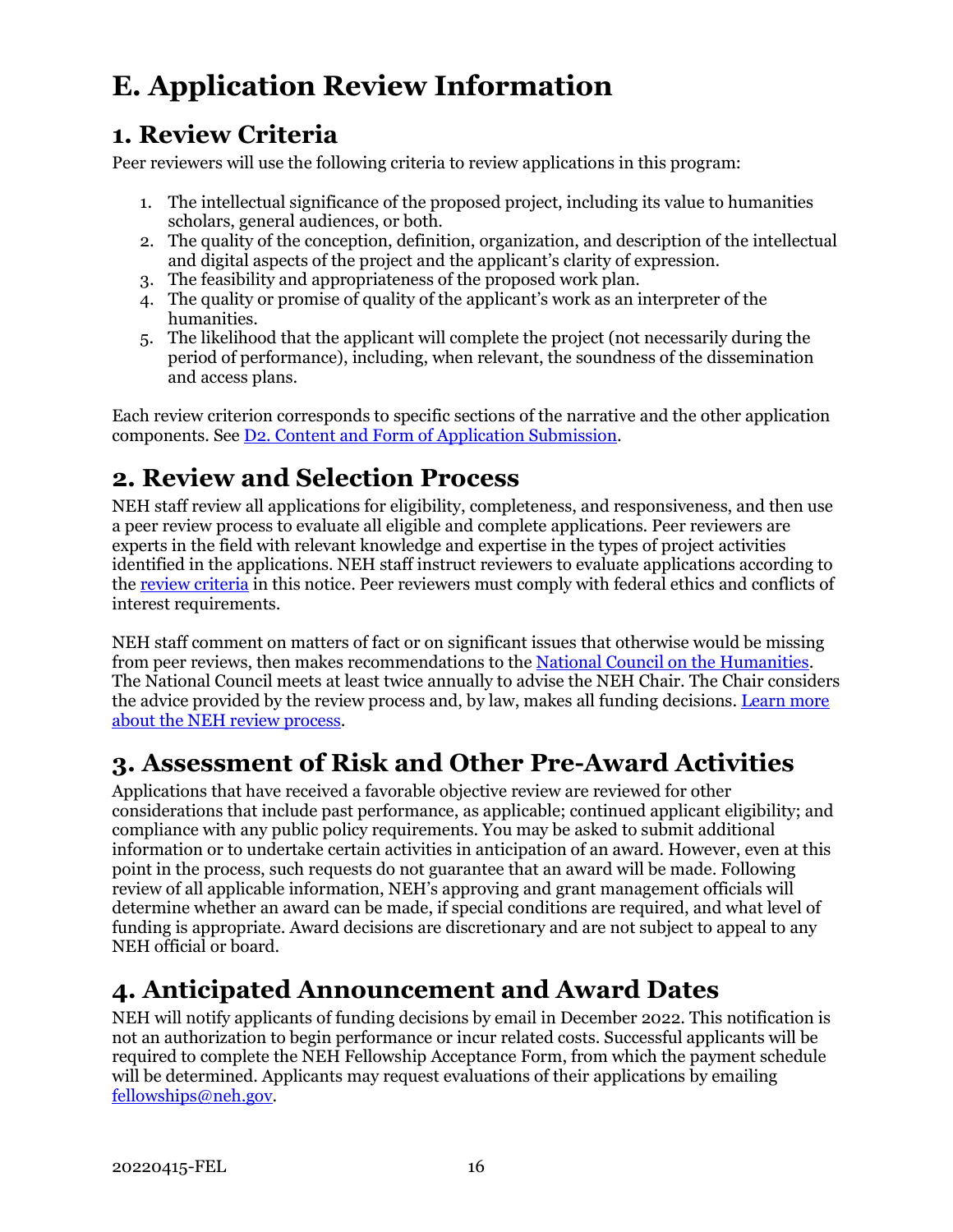# <span id="page-19-0"></span>**F. Federal Award Administration Information**

## <span id="page-19-1"></span>**1. Federal Award Notices**

The NEH Office of Grant Management will send offer letters to successful applicants via eGMS Reach as early as January 2023.

## <span id="page-19-2"></span>**2. Administrative and National Policy Requirements**

Awards are subject to the [NEH Fellowships and Awards for Faculty Terms and Conditions,](https://www.neh.gov/grants/manage/neh-fellowships-terms-and-conditions) and the specific terms and conditions in the Notice of Action.

### **Debarment, suspension, ineligibility, and voluntary exclusion certification**

You must comply with [2 CFR §§180.335](https://www.ecfr.gov/cgi-bin/text-idx?node=2:1.1.1.2.9.3.3.8&rgn=div8) an[d .350](https://www.ecfr.gov/cgi-bin/text-idx?SID=8484a1410effbe760bcb6b134d9c035a&mc=true&node=pt2.1.180&rgn=div5#se2.1.180_1350) with respect to providing information regarding all debarment, suspension, and related offenses information, as applicable.

- 1) The prospective recipient certifies, by submission of this application, that he or she is not presently debarred, suspended, proposed for debarment, declared ineligible, or voluntarily excluded from participation in this transaction by any federal department or agency.
- 2) Failure to make required disclosures can result in any of the remedies described in [2 CFR](https://www.ecfr.gov/cgi-bin/text-idx?SID=2262ad9c20e9d3a49f2c569c773c8aa1&mc=true&node=pt2.1.200&rgn=div5#se2.1.200_1339)  [§200.339,](https://www.ecfr.gov/cgi-bin/text-idx?SID=2262ad9c20e9d3a49f2c569c773c8aa1&mc=true&node=pt2.1.200&rgn=div5#se2.1.200_1339) including suspension or debarment. See also 2 CFR parts [180](https://www.ecfr.gov/cgi-bin/text-idx?tpl=/ecfrbrowse/Title02/2cfr180_main_02.tpl) and [3369.](https://www.ecfr.gov/cgi-bin/text-idx?SID=902a748402bef7d8543f27adaf553773&mc=true&node=pt2.1.3369&rgn=div5)
- 3) If the prospective recipient is unable to attest to the statements in this certification, an explanation must be included in [Attachment 7: Explanation of delinquent federal debt.](#page-14-3)

### **Providing access to NEH-funded products**

As a taxpayer-supported federal agency, NEH endeavors to make the products of its awards available to the broadest possible audience. Our goal is for scholars, educators, students, and the American public to have ready and easy access to the wide range of NEH award products. All other considerations being equal, NEH gives preference to those that provide free access to the public.

### **Copyright information**

Recipients may copyright any work that is subject to copyright and was developed, or for which ownership was acquired, under an award. In accordance wit[h 2 CFR §200.315\(b\),](https://www.ecfr.gov/cgi-bin/text-idx?SID=245f872e0bd31305c176712cd2b8b767&mc=true&node=se2.1.200_1315&rgn=div8) NEH reserves a royalty-free, nonexclusive, and irrevocable right to reproduce, publish, or otherwise use the work for federal purposes, and to authorize others to do so. NEH has typically exercised this right in consultation with recipients to publish an excerpt from resulting grant product(s) in *[Humanities](https://www.neh.gov/humanities)* magazine or on the NEH website.

## **Acknowledging NEH support**

All materials publicizing or products resulting from NEH-funded activities must contain an acknowledgment of NEH support. Consult *[Acknowledgment and Publicity Requirements for](https://www.neh.gov/grants/manage/acknowledgment-and-publicity-requirements-neh-awards)  [NEH Awards](https://www.neh.gov/grants/manage/acknowledgment-and-publicity-requirements-neh-awards)* and *[Publicizing Your Project](https://www.neh.gov/grants/manage/publicizing-your-project)* for guidance.

## **NEH Research Misconduct Policy**

In accordance with the Federal Policy on Research Misconduct, published in the December 6, 2000, edition of the Federal Register, 65 Fed. Reg. 76,260, the National Endowment for the Humanities has established procedures for handling allegations of research misconduct applicable to both internal and external research programs supported by NEH. This policy reflects NEH's interest in the accuracy and reliability of the research record and the processes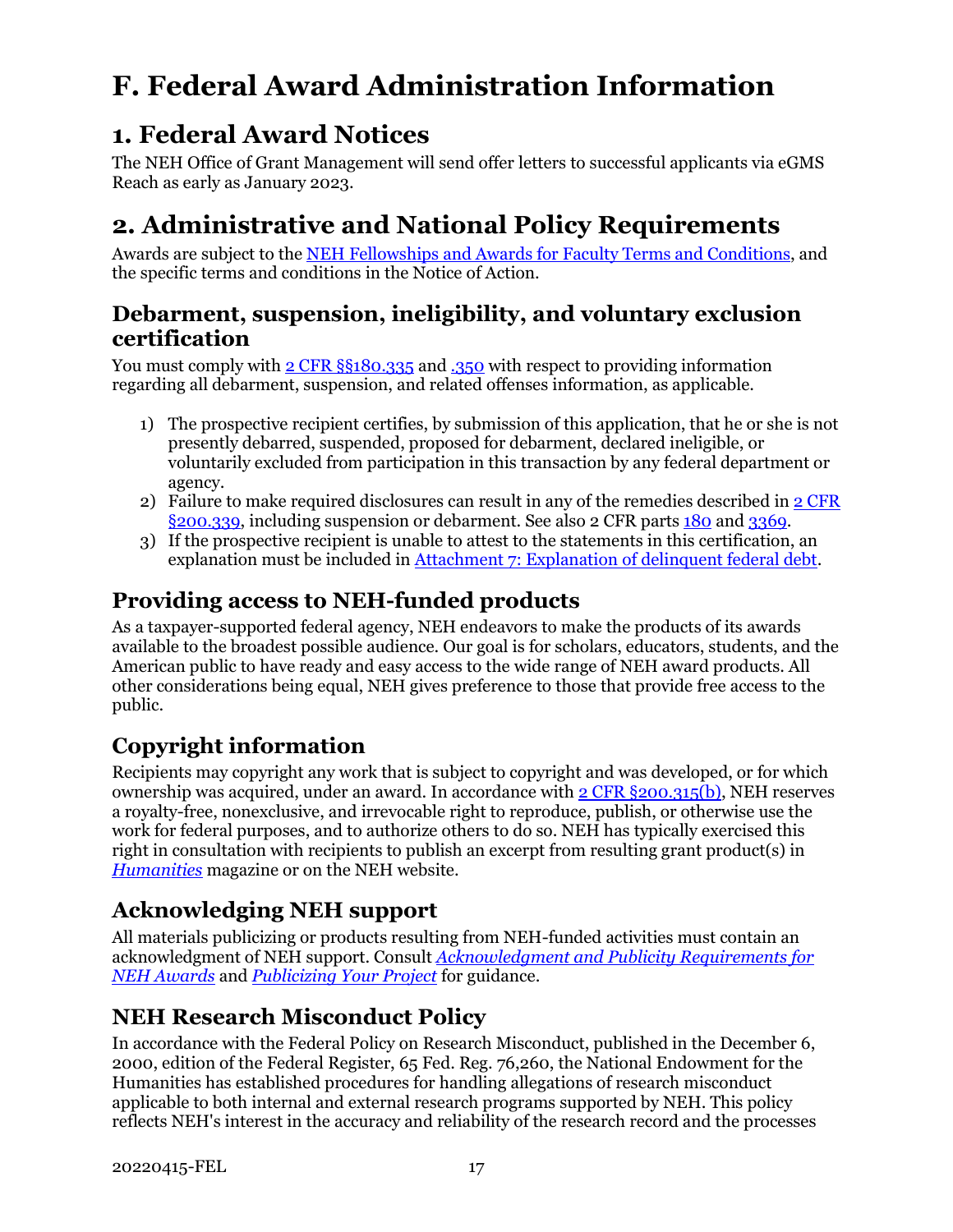involved in its development. As defined in the Federal Policy on Research Misconduct, research includes all basic, applied, and demonstration research. Review the [NEH Research Misconduct](http://www.neh.gov/grants/manage/research-misconduct-policy)  [Policy.](http://www.neh.gov/grants/manage/research-misconduct-policy)

### **Eliminate waste, fraud, and abuse**

Help NEH eliminate fraud and improve management by providing information about allegations or suspicions of waste, fraud, abuse, mismanagement, research misconduct (fabrication, falsification, plagiarism), or unnecessary government expenditures, during the period of award performance, to the [NEH Office of the Inspector General.](https://www.neh.gov/about/oig)

### **Termination**

NEH reserves the right to terminate awards consistent wit[h 2 CFR §200.340.](https://www.ecfr.gov/cgi-bin/text-idx?SID=4eaffe984905bd3954347ba4972872ee&mc=true&node=pt2.1.200&rgn=div5#se2.1.200_1340)

## <span id="page-20-0"></span>**3. Reporting**

Recipients must submit a final performance report within 120 calendar days after the period of performance ends. The final performance report collects information relevant to the accomplishments during the period of performance; the products arising or anticipated to arise from the project; financial support apart from NEH sources; the project's impact; and acknowledgement of NEH support. The final reports must be submitted online in eGMS Reach. Further information will be provided in the Notice of Action.

Learn more about general [Performance Reporting Requirements](https://www.neh.gov/grants/manage/performance-reporting-requirements) and the [reporting](https://www.neh.gov/grants/manage/instructions-submitting-the-final-performance-report-neh-fellowships-faculty-research)  [requirements for NEH Fellowship recipients.](https://www.neh.gov/grants/manage/instructions-submitting-the-final-performance-report-neh-fellowships-faculty-research)

A final financial report is not required.

NEH encourages recipients to send copies of books resulting from research supported by NEH awards to the address below. In addition, recipients are asked to update the "Products and Prizes" tab in eGMS Reach for any publications or prizes resulting from NEH support.

# <span id="page-20-1"></span>**G. Agency Contacts**

If you have questions about the program, contact:

Division of Research Programs National Endowment for the Humanities 400 Seventh Street, SW Washington, DC 20506 202-606-8200 [fellowships@neh.gov](mailto:fellowships@neh.gov)

If you have questions about administrative requirements or allowable costs, contact:

Office of Grant Management National Endowment for the Humanities 400 Seventh Street, SW Washington, DC 20506 [grantmanagement@neh.gov](mailto:grantmanagement@neh.gov)

Applicants who are deaf or hard of hearing can contact NEH via Federal Relay at 800-877-8399.

If you have questions about registering or renewing your registration with login.gov or SAM.gov, contact the Federal Service Desk, Monday – Friday, 8:00 a.m. to 8:00 p.m. Eastern Time, at: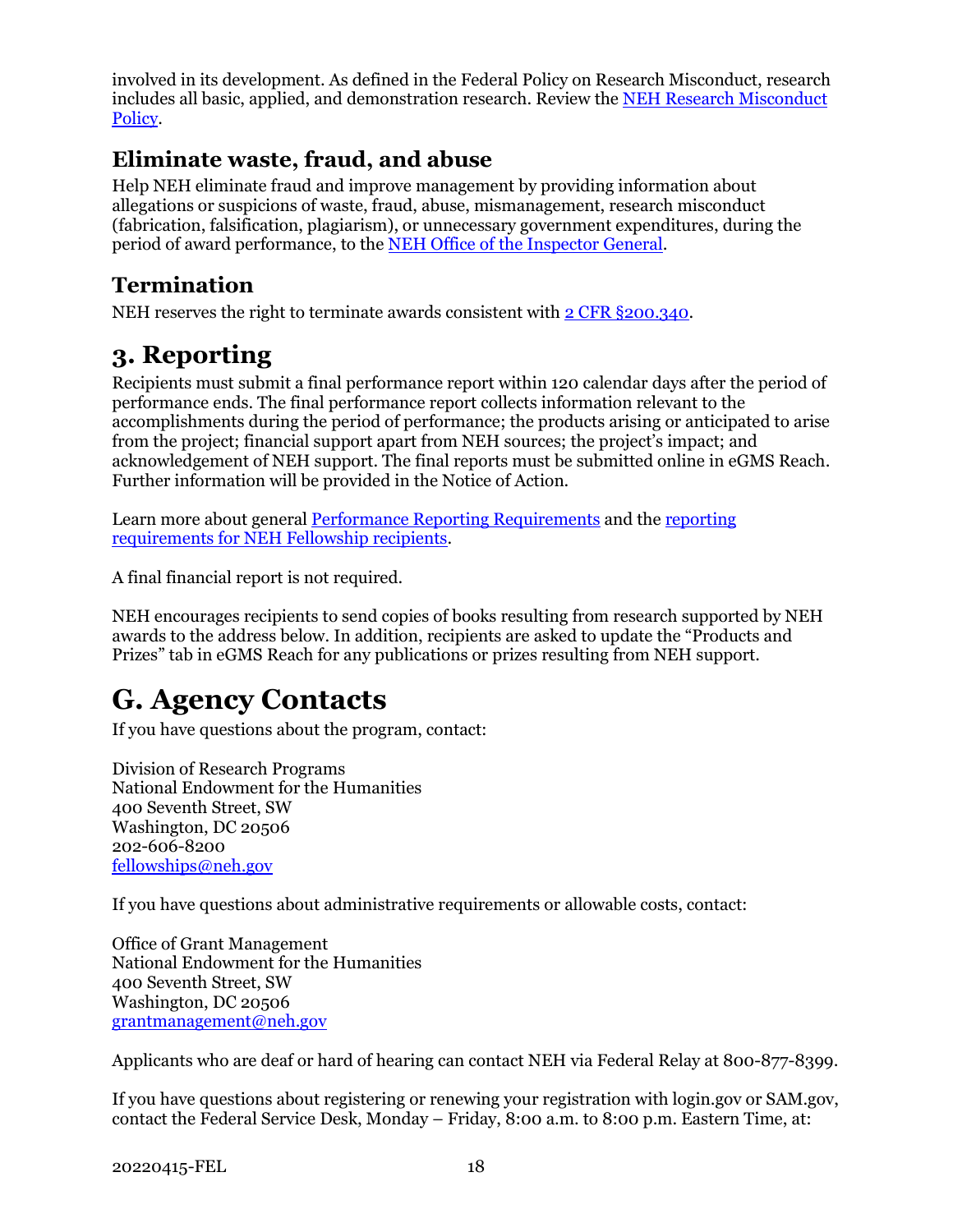[Federal Service Desk](https://www.fsd.gov/fsd-gov/home.do) U.S. calls: 866-606-8220 International calls: +1 334-206-7828

For assistance in registering with or submitting your application through Grants.gov, contact Grants.gov Applicant Support, 24 hours a day, 7 days a week, excluding federal holidays. at:

[Grants.gov Applicant Support](https://www.grants.gov/web/grants/support.html) Telephone: 1-800-518-4726 International Calls: 606-545-5035 Email: [support@grants.gov](mailto:support@grants.gov)

Always obtain a case number when calling for support.

# <span id="page-21-0"></span>**H. Other Information**

## **Related funding opportunities**

Applicants whose digital projects require collaboration from multiple scholars are encouraged to apply to the [Collaborative Research](https://www.neh.gov/grants/research/collaborative-research-grants) program's Scholarly Digital Projects track.

Applicants seeking support for projects that will result in traditional printed products are encouraged to apply to the [Fellowships](https://www.neh.gov/grants/research/fellowships) program.

Applicants seeking support for a period of less than six months should consider the [Summer](https://www.neh.gov/grants/research/summer-stipends) [Stipends](https://www.neh.gov/grants/research/summer-stipends) program.

Applicants seeking support for book-length research projects intended for general audiences should consider the [Public Scholars](https://www.neh.gov/grants/research/public-scholar-program) program.

Applicants affiliated with an eligible Hispanic-Serving Institution, Historically Black College or University, or Tribal College or University are eligible to apply to the Awards for Faculty at [HSIs,](https://www.neh.gov/grants/research/awards-faculty-hispanic-serving-institutions) [HBCUs,](https://www.neh.gov/grants/research/awards-faculty-historically-black-colleges-and-universities) and [TCUs](https://www.neh.gov/grants/research/awards-faculty-tribal-colleges-and-universities) programs.

### **Privacy policy**

NEH solicits the information in this Notice of Funding Opportunity under the authority of the National Foundation on the Arts and Humanities Act of 1965, as amended[, 20 U.S.C. 951,](https://uscode.house.gov/view.xhtml?hl=false&edition=prelim&req=granuleid%3AUSC-prelim-title20-section951&num=0&saved=%7CKHRpdGxlOjIwIHNlY3Rpb246OTU2YSBlZGl0aW9uOnByZWxpbSk%3D%7C%7C%7C0%7Cfalse%7Cprelim) *et seq*. Disclosure of the information is voluntary. The principal purpose for which NEH will use the information is to process the application, which may include determining eligibility, evaluating the application, selecting recipients, and administering the award program. Panelists and other third parties may assist in the evaluation of applications, in which case NEH will take appropriate security measures with respect to the information provided to such individuals for review. NEH may also use or disclose the information it collects as required by law and for governmental purposes such as statistical research, analysis of trends, Congressional oversight, and the other routine uses set forth in the systems of records notice ("SORN") published by NEH in the Federal Register. NEH ordinarily will not publicly disclose the contents of applications that NEH does not select for funding, except as set forth in the SORN. Failure to provide the information solicited in this Notice may result in rejection of the application.

## **Application completion time**

The Office of Management and Budget requires federal agencies to supply information on the time needed to complete forms and also to invite comments on the paperwork burden. NEH